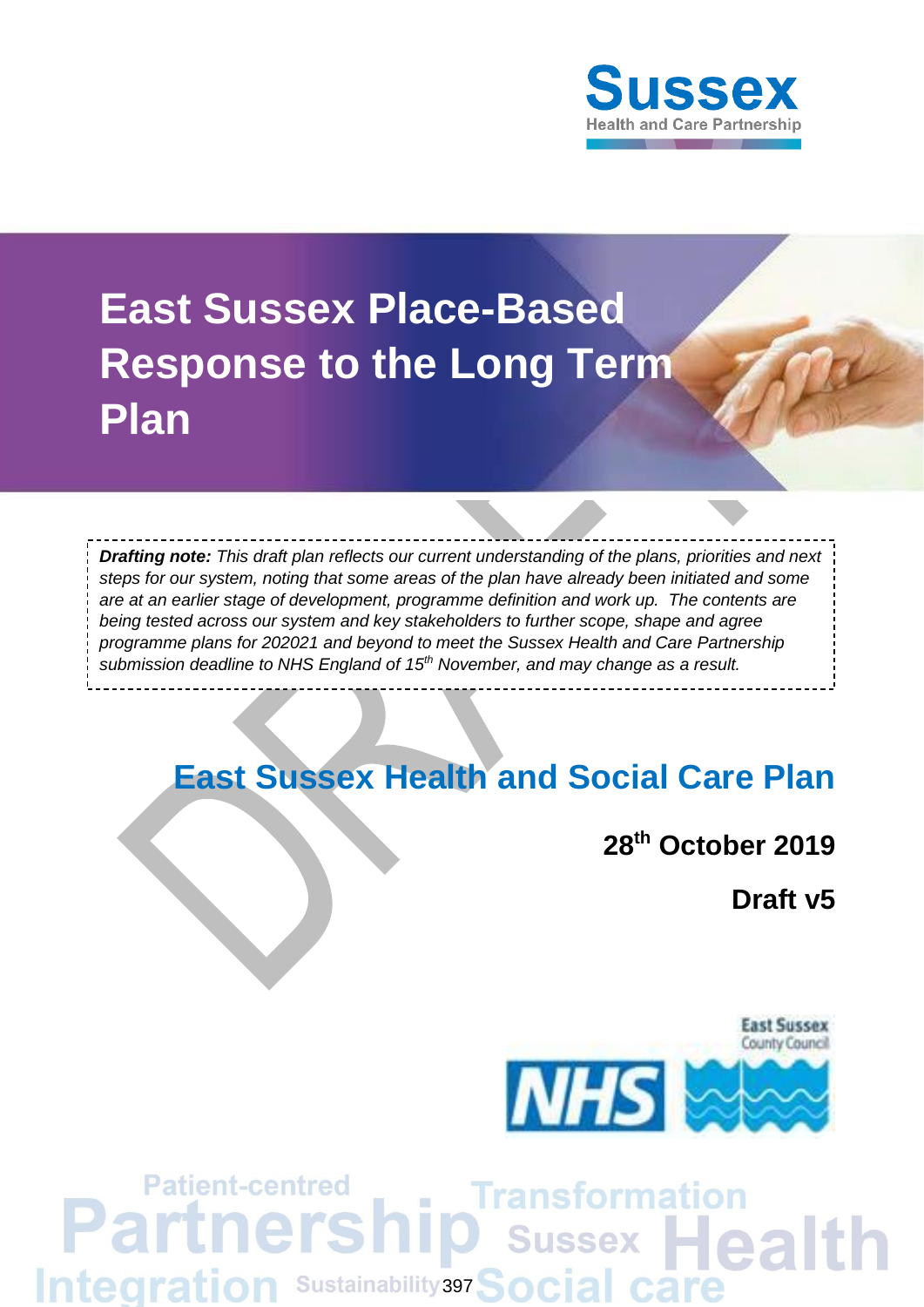



# **Table of Contents**

|    | 1.3                                                                                          |  |
|----|----------------------------------------------------------------------------------------------|--|
|    |                                                                                              |  |
|    |                                                                                              |  |
|    |                                                                                              |  |
|    | 1.7. How we will deliver against the NHS Long Term Plan commitments and local priorities 7   |  |
|    |                                                                                              |  |
| 2. |                                                                                              |  |
| 3. |                                                                                              |  |
|    |                                                                                              |  |
|    | 3.2. Developing our East Sussex Plan - insight and key themes from recent engagement 13      |  |
|    |                                                                                              |  |
|    |                                                                                              |  |
|    | 3.5. Draft summary of key themes from the audit of recent engagement activity in East Sussex |  |
|    |                                                                                              |  |
|    |                                                                                              |  |
|    |                                                                                              |  |
|    |                                                                                              |  |
|    |                                                                                              |  |
|    |                                                                                              |  |
|    |                                                                                              |  |
|    |                                                                                              |  |
|    |                                                                                              |  |
|    | 5.1.4 Translating the strategy into outcomes for local staff and local people  21            |  |
|    |                                                                                              |  |
|    |                                                                                              |  |
|    |                                                                                              |  |
|    |                                                                                              |  |
|    |                                                                                              |  |
|    |                                                                                              |  |
|    |                                                                                              |  |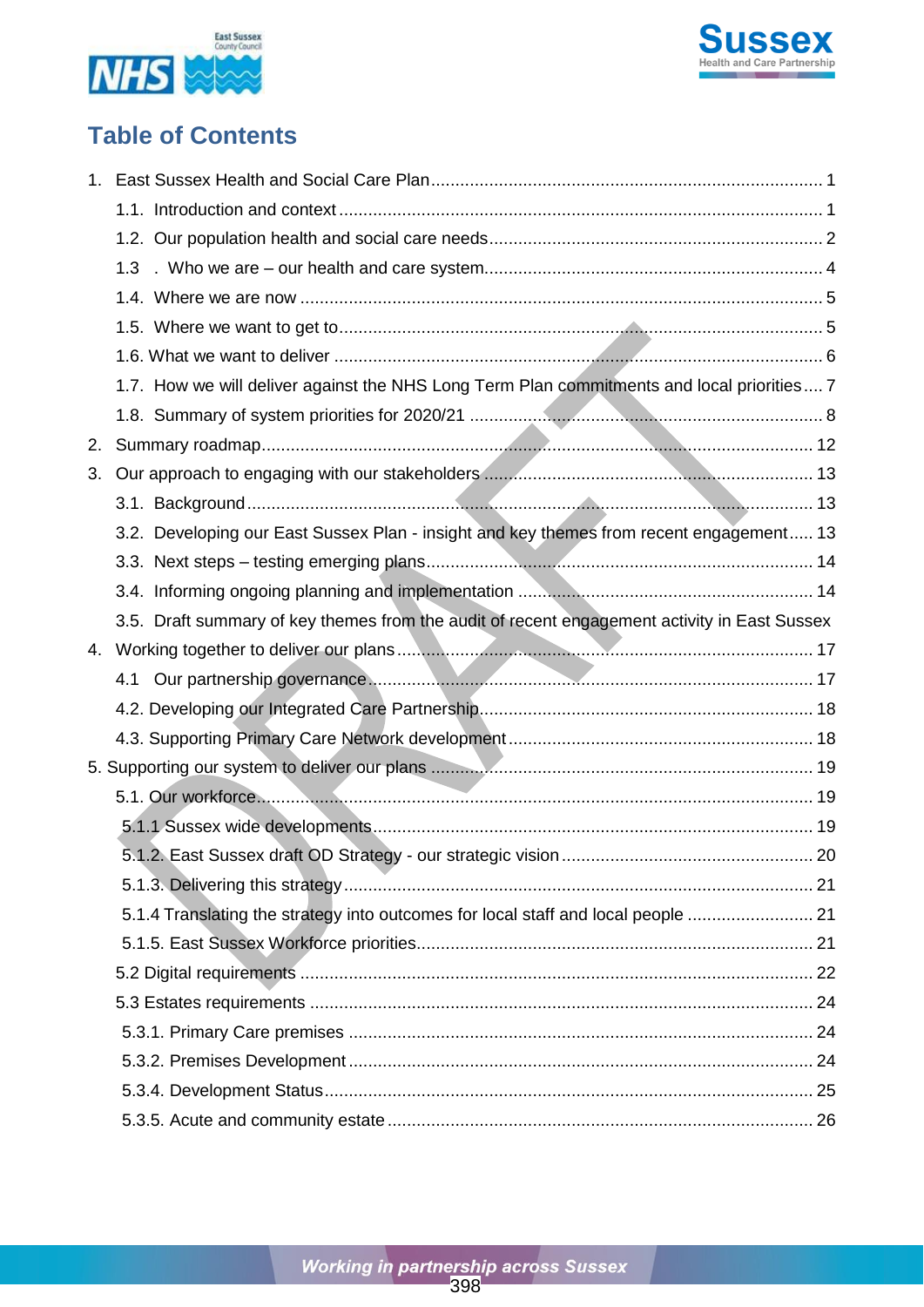



**Appendices** *(Drafting Note: these are in process of being finalised by our system stakeholders and are still subject to change. The complete set will be included in the final draft)*

- Appendix 1 Prevention, universal personal care and reducing health inequalities high level programme description
- Appendix 2 Children and Young People high level programme description
- Appendix 3 Community high level programme descripition<br>Appendix 4 Urgent Care high level programme description
- Urgent Care high level programme description
- Appendix 5 Planned Care high level programme description
- Appendix 6 Mental Health high level programme description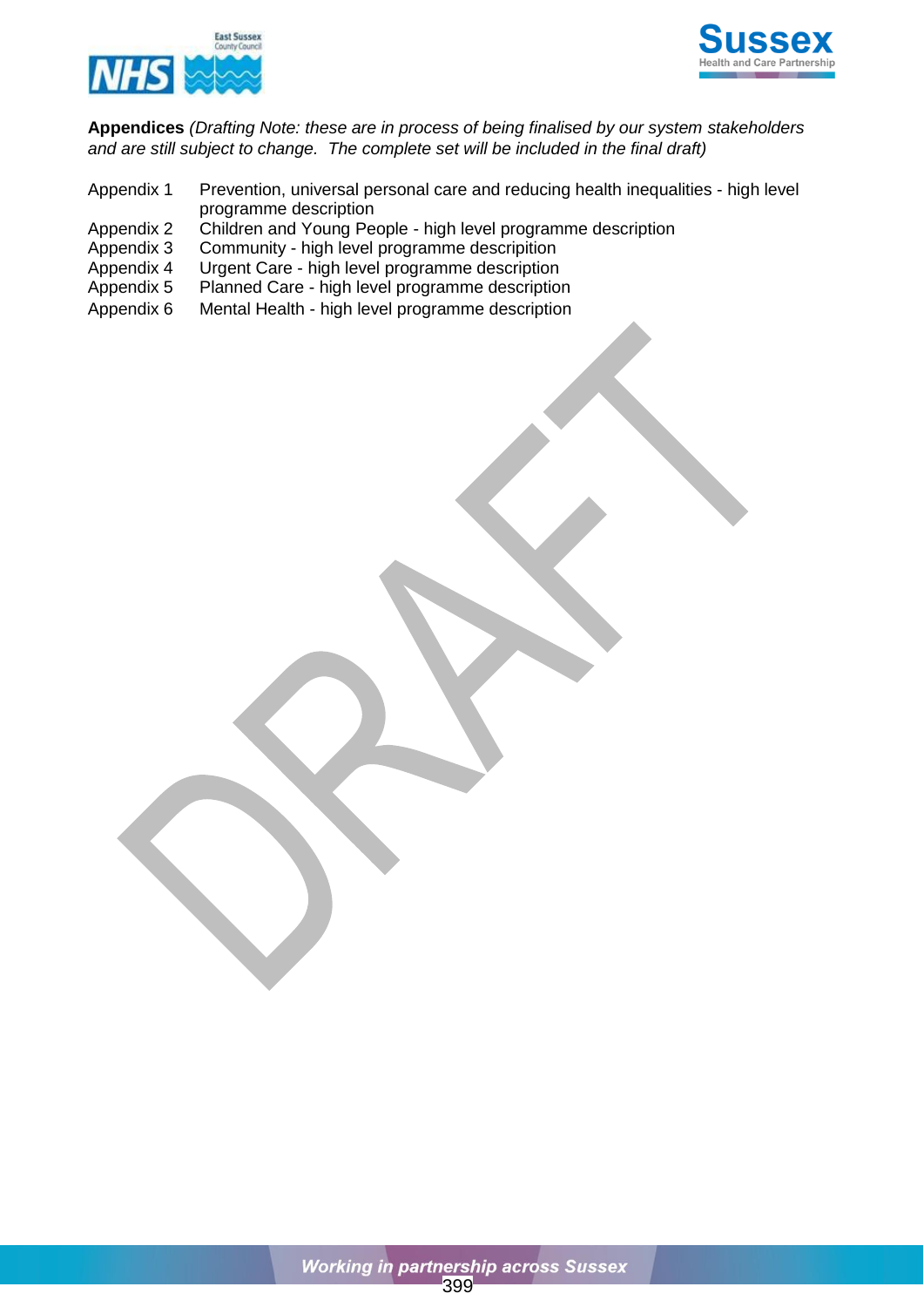# **DRAFT**

# <span id="page-3-0"></span>**1. East Sussex Health and Social Care Plan**

### <span id="page-3-1"></span>**1.1.Introduction and context**

The Sussex Health and Care Partnership (SHACP) is required to submit medium term plans covering the expectations set out in the NHS Long Term Plan (LTP) to NHS England (NHSE). This includes the requirement to "deliver a new service model for the 21<sup>st</sup> Century", and the transformation and integration plans that will need to be progressed to deliver this. The overarching Sussex-wide submission is a health and care Strategy Delivery Plan covering:

- Sussex-wide plans across specific priority clinical areas, including: Mental Health; Cancer; Prevention; Urgent and Emergency Care; Stroke; Diabetes; Transforming Care Partnership (covering learning disabilities and autism for people with high support needs); Stroke; Diabetes; Maternity, and; reducing unwarranted clinical variation focussing on cardiovascular disease, musculoskeletal conditions and falls and fractures
- Three place plans based on upper tier Local Authority areas covering East Sussex, West Sussex and Brighton and Hove, outlining our action to deliver NHS LTP commitments and priorities to meet local population health and social care needs
- Sussex-wide plans for workforce, digital and estates
- The finance and activity modelling that will underpin these plans.

Our local East Sussex plan is a joint health and social care plan, which reflects the integrated working in East Sussex and builds on the progress we have made locally and the priorities that we have been working on in 2019/20. Developed in partnership, the plan sets out how we will work together to address both the commitments in the NHS LTP and our local East Sussex priorities by ensuring there is a clear East Sussex health and social care plan to align with, and be part of, the SHACP Strategy Delivery Plan.

This plan has been informed by the national and international evidence base for integrated care to date and our own local development work on our journey towards integration since 2014. We have used benchmarking with tools such as Get It Right First Time, Right Care, and Model Hospital, and a series of recent independent reviews have helped us to further understand the drivers of demand, enabling us to further consolidate our objectives to support improvements to quality of care and the ongoing financial recovery and stabilisation of our system.

Our work on integration to date provides a firm foundation for the next steps as it has piloted and delivered a range of improvements on our journey to a new model of integrated care, including:

- A comprehensive and co-ordinated range of preventative services including; the Healthy Child Programme; One You East Sussex; Making Every Contact Count, Healthy Hastings and Rother, aimed at reducing health inequalities in our most disadvantaged communities; Good Neighbour Schemes; taking forward the Patient Activation Measure and Shared Decision-Making to support greater levels of self-care, and; joint commissioning a range of early intervention and prevention services and support from the voluntary and community Sector (VCS), including support for carers
- Ongoing development of community health and social care services and initiatives, including integrated health and social care teams, crisis response and proactive care, the Dementia Golden Ticket; Health and Social Care Connect now available 24/7, and; the Joint Community Reablement Service

Page 1 of 28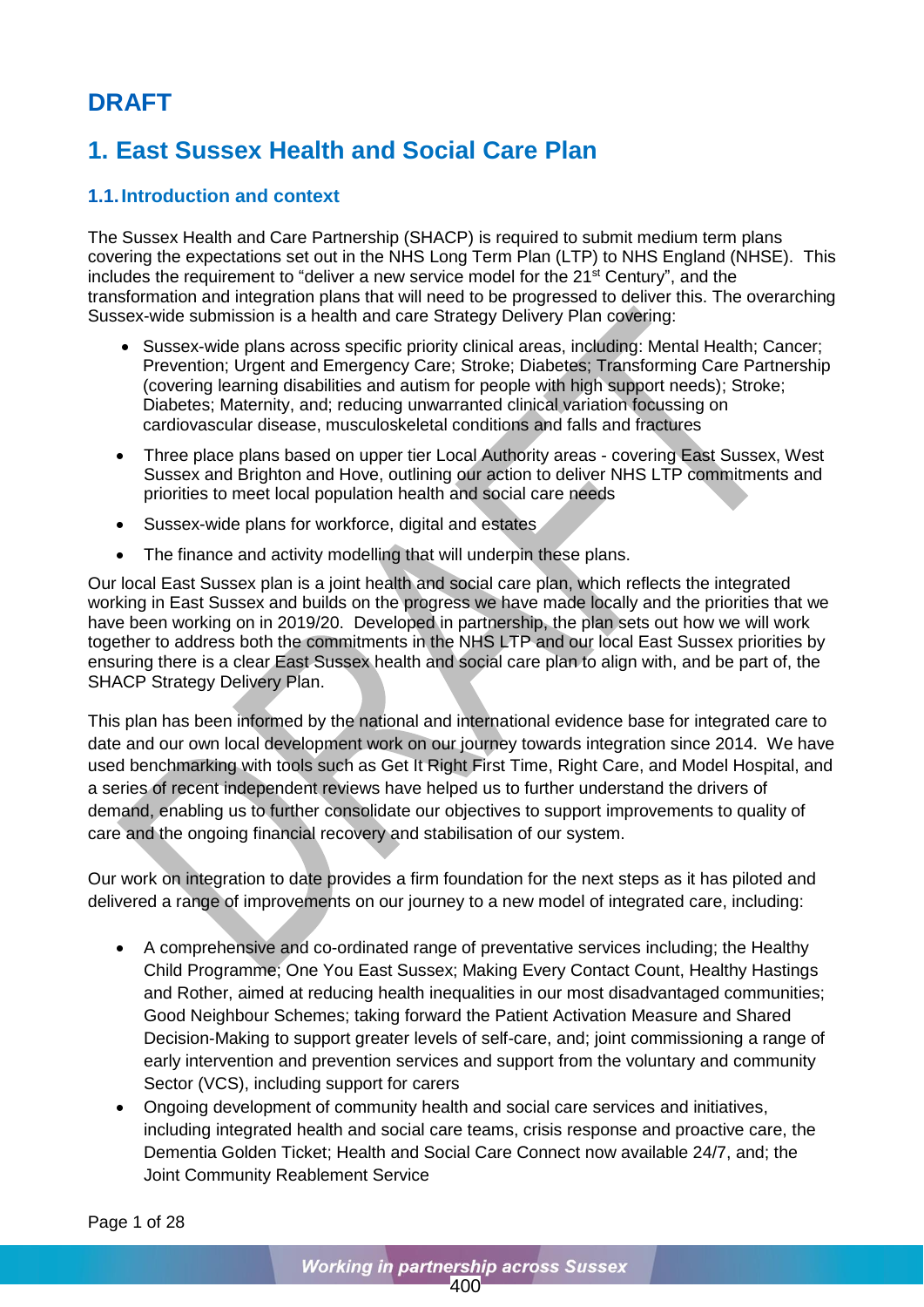- Strong whole system performance against the Better Care Fund targets and the Care Quality Commission Local Area Review
- Piloting an integrated Outcomes Framework to better enable us to measure whether our work as a system (activity) was having the desired results (outcomes)
- Developing our approach to understanding and using our collective resources on a systemwide basis for the benefit of our population.

Our emphasis in this plan is on the transformation priorities we need to deliver jointly as a health and social care system to meet the future health and care needs of our population. The plan sets out the priorities for programmes of change covering **prevention, community, community, urgent care, planned care and mental health** and how we will work with Primary Care Networks (PCNs), the voluntary and community sector (VCS) and others to support delivery to deliver a "new service model for the 21<sup>st</sup> century<sup>"1</sup> grounded in the needs of our local population. The plan also describes the local implications for workforce planning, IT and digital and estates.

Our local plan will form the platform for taking forward developing our local Integrated Care Partnership arrangements, as part of the wider development of the Sussex Integrated Care System. In summary our joint plan addresses:

- The NHS LTP commitments by ensuring there is a clear East Sussex plan for our place that also contributes to, and integrates with, the SHACP Strategy Delivery Plan
- The needs of the whole population of East Sussex across physical and mental health, and health and social care services for children and adults from improving health and prevention through to primary and hospital-based care
- A forward view from 2019/20 until 2023/24, taking fully into account the progress made to date and the priorities we have agreed, which are also consistent with the NHS LTP
- The priorities in East Sussex for transformation and integration, and the work in 2020/21 needed to meet the health and care needs of our population and reduce health inequalities, and deliver outcomes on a sustainable basis
- The financial model and infrastructure requirements that will underpin this
- The arrangements for taking forward our Integrated Care Partnership and working with our PCNs, the VCS and wider partners to enable stronger coordiantion of health and care delivery to our population, making best use of our collective resources, and how integrated population health and social care commissioning will be shaped in East Sussex
- How we will build on the comprehensive approaches to engagement undertaken to date and create a framework of continuous engagement with our stakeholders to underpin and inform our plans.

# <span id="page-4-0"></span>**1.2.Our population health and social care needs**

East Sussex has a varied and diverse population and is a county with contrasting characteristics across urban and rural communities. There are approximately 555,110 people living in East Sussex. In summary, our population has the following charactersistics and health and care needs:

- The number of young people (aged 0-17) will increase by 3% in the next three years
- The proportion of people over 65 in East Sussex is considerably higher than nationally 26% in East Sussex compared to 18% in England. By 2023 this will have risen to 27% (19% in England)

-

<sup>&</sup>lt;sup>1</sup> NHS Long Term Plan Implementation Framework(July 2019) a copy can be found [here](https://www.longtermplan.nhs.uk/implementation-framework/)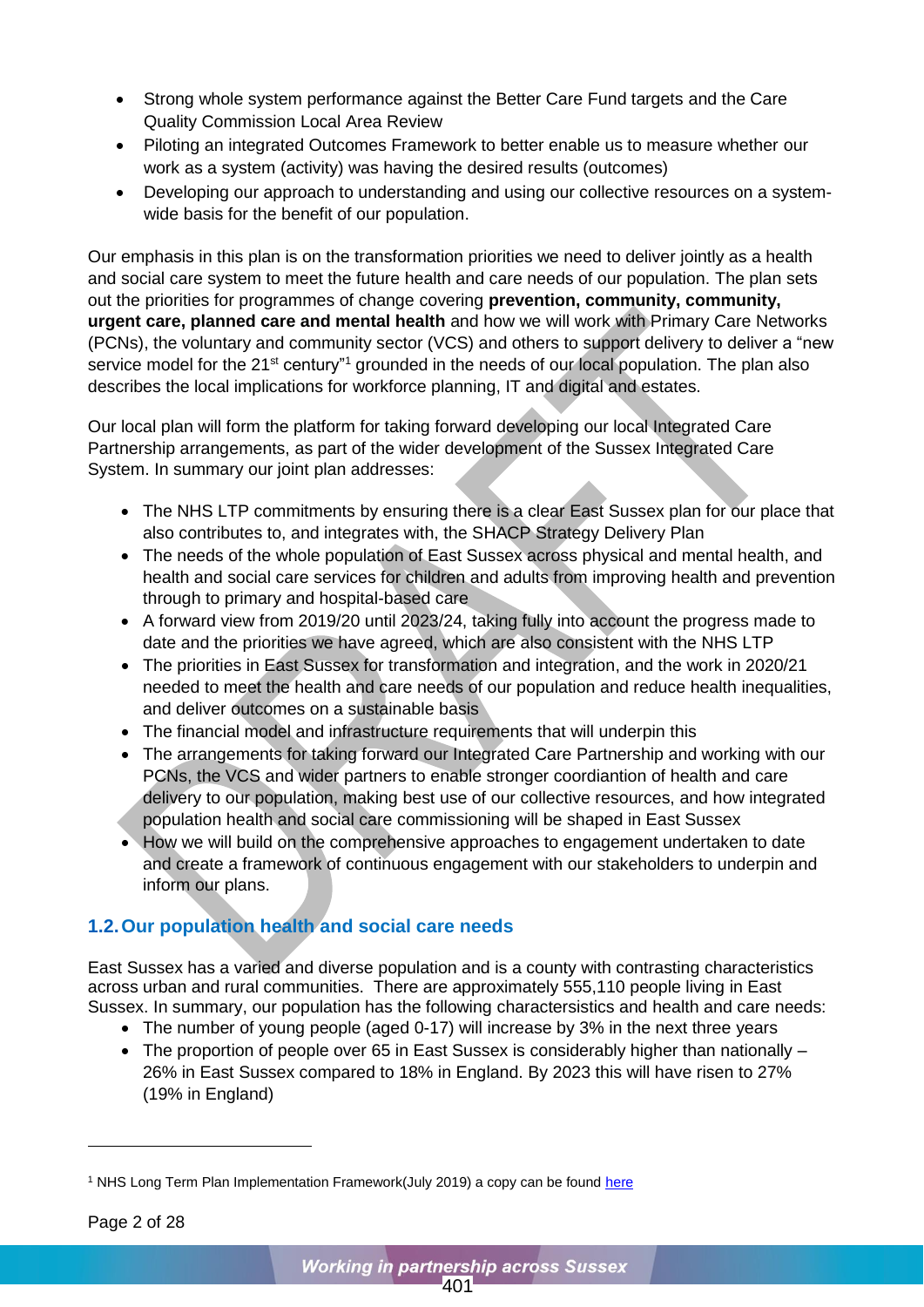- The proportion of those aged over 85 is already significantly higher in East Sussex than nationally and will continue to rise sharply. It is this group that are the most likely to need our services
- Health and its determinants are not distributed evenly across the county, with a strong link between poverty and poor outcomes; rurality can also impact access to services
- The number of children in need of help and protection is rising locally and nationally, linked to the increase in families experiencing financial difficulties
- There is a growth in the numbers of children with statements of SEND or Education Health and Care Plans, some of whom will have complex medical and care needs
- Demand for health and social care will continue to increase, both as a result of the growth in the proportion of older people in the population and the complexity of their needs with increasing longevity, frailty and multi-morbidity; on average men spend the last 15.5 years of life in poorer health, while women spend 20.2 years in poorer health
- There is a clear gap in life expectancy between people who live in the most and least deprived areas of the county; this gap is 7 years for men and 4.3 years for women while ward level differences are even greater.

In summary, East Sussex has amongst the highest numbers of over 65-year olds and over 85-year olds in the country. Within this, many people live their later years in ill-health, often with more than one long term condition, and this is driving increasing demand and pressure on health and care services and resources. Reducing health inequalities and the gap in life expectancy in the county requires coordinated action with services that impact on the wider determinants of health, such as housing, employment and leisure, as well as targeted approaches to empower people to make healthy choices across the whole life course to improve outcomes.

In the long term, for services to be sustainable for everyone who needs them, there is a need for a new model of care to proactively support the older and frail population, and those with multiple long term conditions, through a strong infrastructure of responsive, coordinated and integrated services delivered in communities. This needs to work with people's strengths to help them feel in control of their conditions with easy access to support from health and social care professionals in multidisciplinary teams when it is needed. Personalised care, shared decision-making with clinical and care professionals and support to self-manage conditions, for example, through the innovative use of digital are all features of a new model of care for the 21<sup>st</sup> Century.

The advent of PCNs with a focus on proactively managing population health and better anticipating care needs, and integrated working across health and social care, will enable us to deliver the best possible outcomes for local people, and achieve the best use of collective public resources in East Sussex. There is a strong national and international evidence base that demonstrates the value of integrated working in improving patient and client experience and outcomes, as well as better value for money. Overall this will help to moderate demand for hospital services, protecting them so they are available when they are most needed by our population.

The information about East Sussex that has been used to understand our population health and care needs and the priorities for East Sussex can be found in the following documents:

East Sussex Joint Strategic Needs Assessment <http://www.eastsussexjsna.org.uk/> Director of Public Health Report 2018/19 <http://www.eastsussexjsna.org.uk/publichealthreports>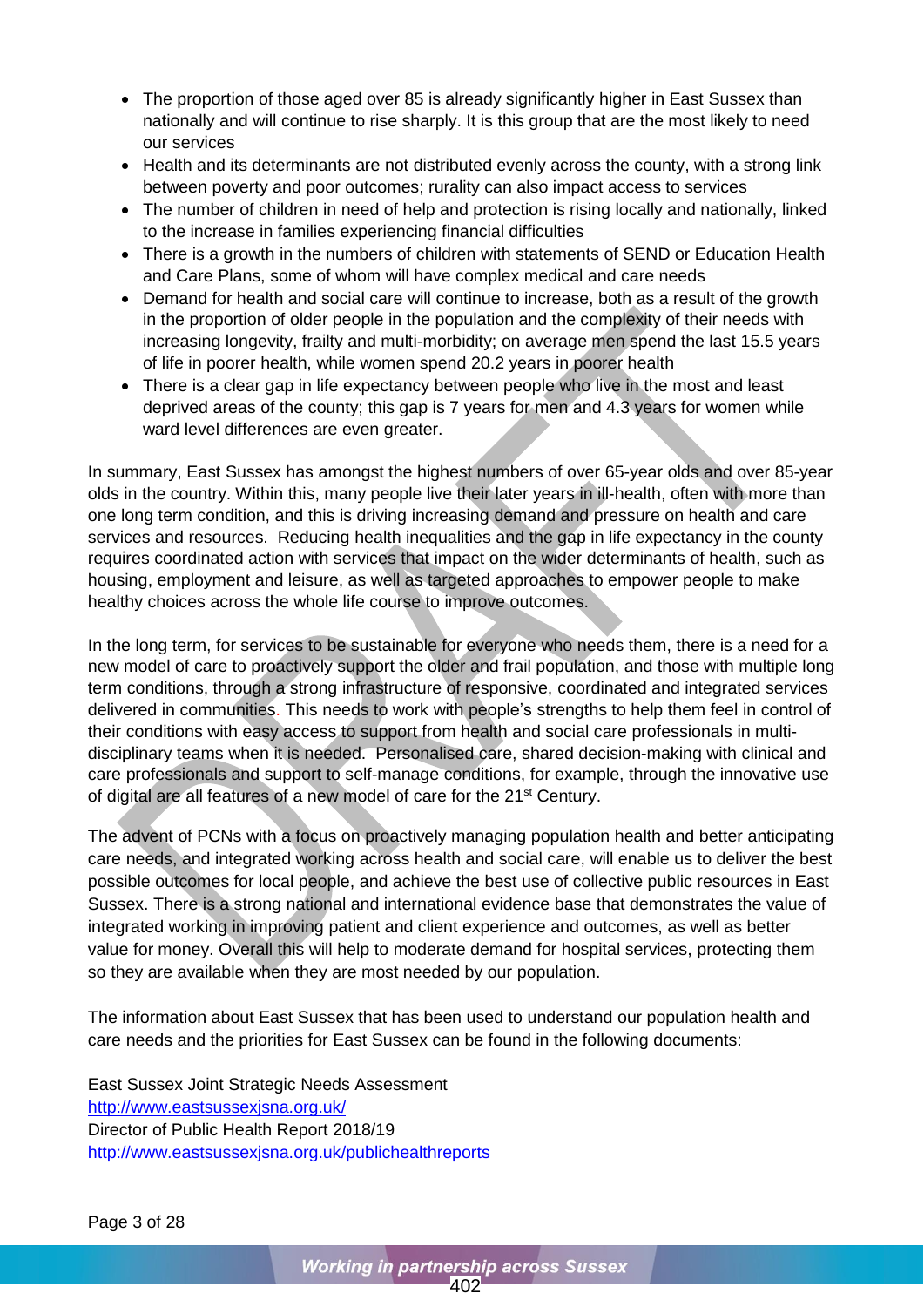State of the County 2019, Focus on East Sussex' (July 2019) <https://www.eastsussex.gov.uk/yourcouncil/about/keydocuments/stateofthe-county/>

Supporting People to Live Well in East Sussex', the market position statement for adult services and support (April 2019) <https://www.eastsussex.gov.uk/media/13531/market-position-statement-2019.pdf>

Sussex and East Surrey Sustainable Transformation Partnership Population Health Check <https://www.seshealthandcare.org.uk/2019/02/population-health-check-published-across-the-stp/>

### <span id="page-6-0"></span>**1.3. Who we are – our health and care system**

The diagram below shows the health and care organisations who work together to deliver health and care in East Sussex across primary, community, acute, mental health and social care and housing, and the wide range of services and assets we have in our communities that impact on people's health and wellbeing.



**Figure 1:** Health and Care organisations in East Sussex

Some of our population accesses hospital-based care outside of East Sussex, and we will work with partners outside of the East Sussex system, for example providers, Primary Care Networks, other Integrated Care Partnerships, STPs and Integrated Care Systems as they emerge, to support integrated care for our population.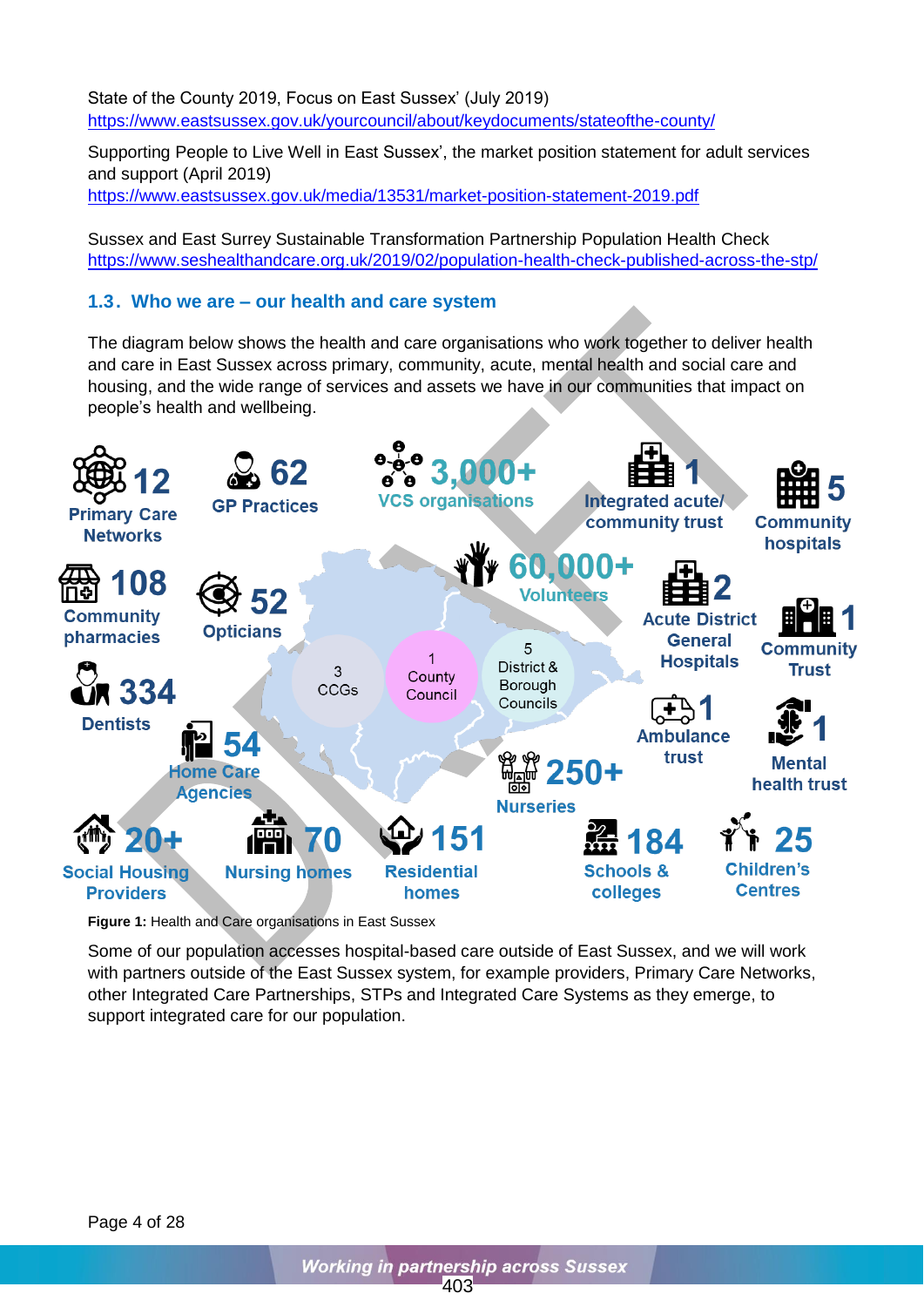### <span id="page-7-0"></span>**1.4. Where we are now**

The longer term overarching outcomes we have been working towards in East Sussex are improving population health, improving the quality and experience of care, and improving the financial sustainability of services. In recent years we have progressed our integrated working in East Sussex through two programmes; East Sussex Better Together (ESBT) and Connecting 4 You (C4Y). From 2019/20 we have agreed to bring these two programmes together to provide the foundation for a single East Sussex Health and Social Care Programme.

During the latter part of 2018/19 and early 2019/20 we have taken steps as a system to secure agreement for the following:

- Bringing together our two East Sussex programmes (C4Y and ESBT) into a single programme for health and social care integration covering our whole population
- Developing a joint East Sussex longer term plan for integration to take us beyond our immediate programme priorities in 2019/20, to address both local East Sussex health and social care priorities and delivering the NHS LTP
- Putting in place partnership governance arrangements for our system to support this work, including reinforcing the system oversight role of our Health and Wellbeing Board (HWB). It is expected that this governance will evolve further as we move into the next phase of our plan and programme
- Taking forward a proposal for our three East Sussex Clinical Commissioning Groups (CCGs) to merge into a single CCG for East Sussex (subject to application and approval by NHS England)
- In the context of the SHACP ambition to become a Sussex Integrated Care System (ICS):
	- Developing integrated population health and care commissioning within East Sussex, as part of the wider strategic commissioning function of the SHACP
	- o Developing an Integrated Care Partnership (ICP) in East Sussex to support integrated delivery of health and social care, mirroring our population health and care commissioning footprint.

## <span id="page-7-1"></span>**1.5.Where we want to get to**

Our immediate programme and organisational priorities for 2019/20 reflected the continued need for grip on financial recovery; reducing pressure on hospital service delivery; improving community health and social care responsiveness, and; ensuring good use of, and shorter waits for, planned care. This was achieved through consolidating the financial recovery work and ESBT and C4Y objectives into a single programme with priorities for the next 6-12 months across urgent care, planned care and community.

Alongside delivery of 2019/20 plans our key priority in East Sussex has been to develop a longer term plan. This will enable health and social care in East Sussex to describe our next steps, building on the plans that are currently being implemented. Aligned to the SHACP Strategy Delivery Plan, the plan strengthens the whole population focus across the East Sussex health and social care economy, as well as inform the priorities and plans for 2020/21.

In summary, our East Sussex Plan is a joint health and social care plan that builds on what has already been delivered, to produce an up to date statement about our joint programme and integration plans for the next three to five years, covering:

1. The needs of our whole East Sussex population and the outcomes required to meet them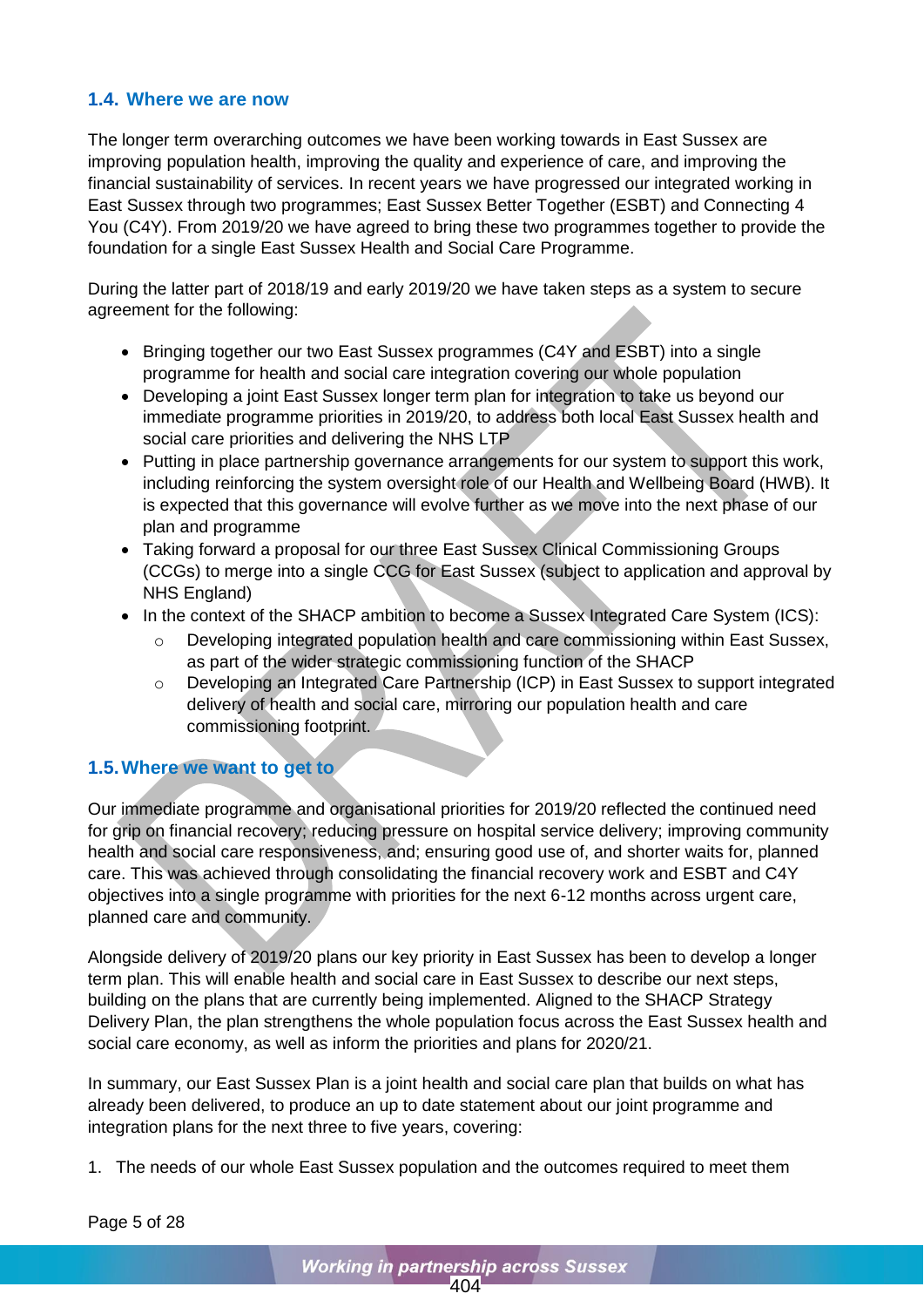- 2. Our plans for driving the transformation and integration required to meet population health and care needs, reduce health inequalities and deliver longer-term sustainability, including our priorities for 2020/21
- 3. The finance and activity modelling that will underpin this across the next three to five years
- 4. The development of our East Sussex Integrated Care Partnership (ICP) and integrated delivery with our Primary Care Networks (PCNs), with integrated population health and care commissioning arrangements.

### <span id="page-8-0"></span>**1.6. What we want to deliver**

Informed by our local East Sussex County Council priorities<sup>2</sup> and NHS Long Term Plan<sup>3,4</sup> commitments, and engagement with our local communities, we expect to build on our integration work to date to deliver:

- A comprehensive approach to prevention, universal personal care and reducing health inequalities that cuts across our key clinical priorities and care pathways from supporting healthy lifestyles and wellbeing, greater levels of self-management, shared decisionmaking, and personalised care and support planning, through to early intervention, proactive care and reablement
- Full implementation of a common operating model for integrated community health and social care, working with PCNs and the VCS to jointly deliver greater community health responsiveness in 2020/21, including:
- o Improved crisis response within two hours and reablement care within two days
- o Anticipatory care
- o Enhanced Health in Care Homes
- o Structured medication review for priority groups
- o Personalised care and support planning, and early cancer diagnosis support
- o Social prescribing and community-based support
- o Better identification and support to improve outcomes for carers
- o The continued implementation of Extended Access in 2019/20 and 2020/21
- o Building the capacity, workforce and partnerships to do this
- A description of our financial model from 2020/21 to 2023/24 that demonstrates the shift in investment to primary care and community health care, including meeting the new primary medical and community health services funding guarantee
- Close system working between our East Sussex CCGs, East Sussex County Council, East Sussex Healthcare NHS Trust, Sussex Partnership NHS Foundation Trust, Sussex Community NHS Foundation Trust, and our local PCNs, to ensure that Sussex-wide strategies and developments align with our local plans for integrated community health and social care and a comprehensive approach to prevention, universal personal care and reducing health inequalities
- Close system working across the local NHS and children's social care to deliver ESCC and NHS LTP priorities to ensure age-appropriate integrated care; integrating physical and mental health services; joint working between primary , community and acute services, and; supporting transition to adult services
- The continued implementation of our urgent care plans to reduce pressure on emergency hospital services including:

-

<sup>&</sup>lt;sup>2</sup> 'State of the County 2019, Focus on East Sussex' (July 2019), a copy can be found <u>here</u>

<sup>&</sup>lt;sup>3</sup> NHS Long Term Plan (January 2019), a copy can be found [here](https://www.england.nhs.uk/long-term-plan/)

<sup>&</sup>lt;sup>4</sup> NHS Long Term Plan Implementation Framework(July 2019) a copy can be found [here](https://www.longtermplan.nhs.uk/implementation-framework/)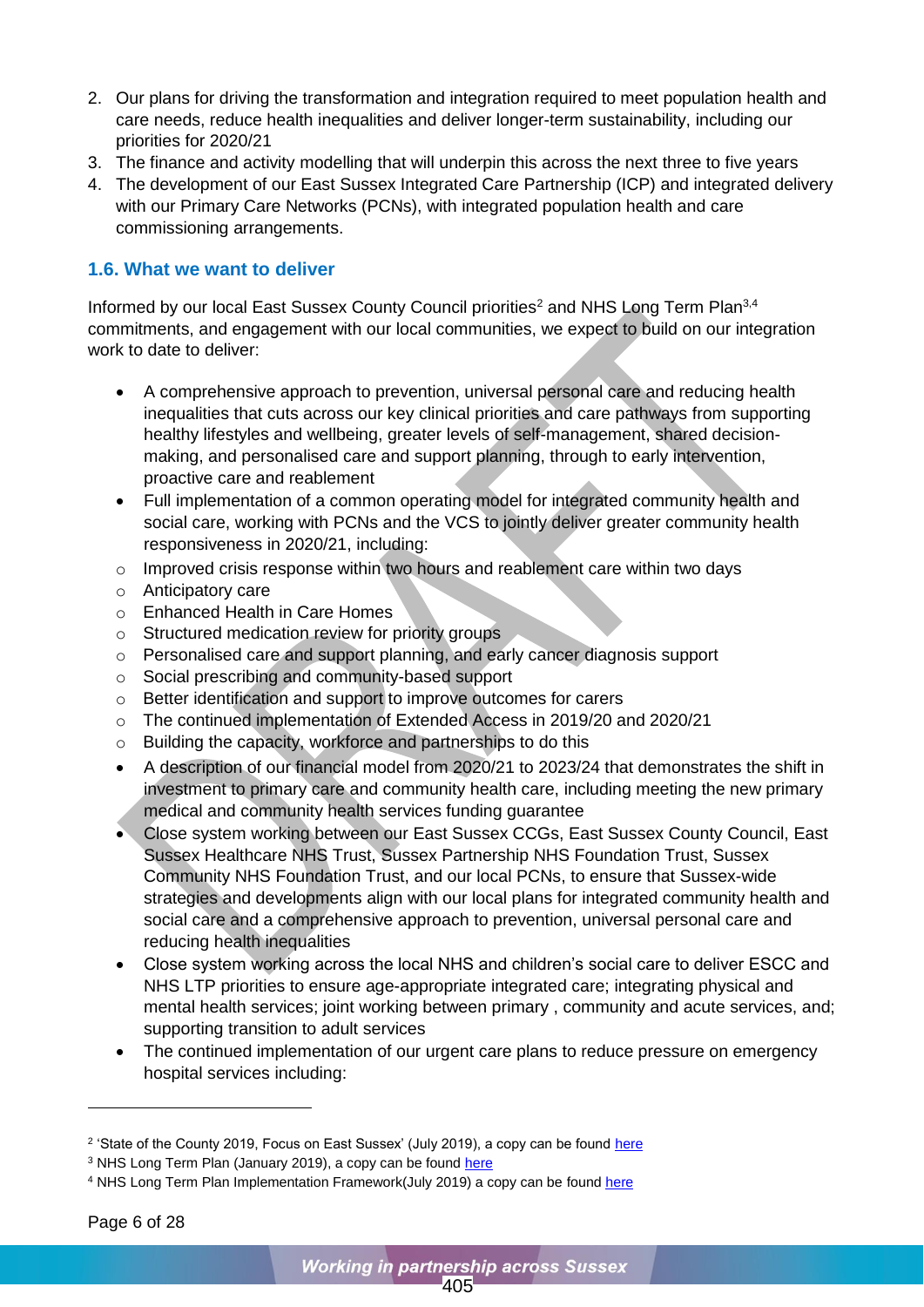- o Meeting the A&E standard and agreed metrics for Same Day Emergency Care, and urgent and emergency care
- o Implementation of our integrated urgent care model and an integrated network of community and hospital-based care
- o Implementing Urgent Treatment Centres by December 2019
- o Implementing the new 111 and Clinical Assessment Service (CAS) by April 2020
- The continued implementation of our planned care programme including:
- o Increasing elective care activity to reduce elective waiting lists
- o Enabling choice through expanding digital and online services
- o Digitally enabling primary and outpatient care through the increased use of digital tools to transform how outpatient services are offered, and providing more options for virtual outpatient appointments in identified priority specialties, working with the Sussex Outpatient Transformation Board
- o Scaling up provision of First Contact Practitioners to enable faster access to diagnosis and treatment for people with musculoskeletal conditions and supporting more patients to effectively self-manage their conditions
- Proposals for implementing our East Sussex **Integrated Care Partnership** model to better enable delivery of these principles and priorities, as part of the wider development of the SHACP Integrated Care System.

### <span id="page-9-0"></span>**1.7. How we will deliver against the NHS Long Term Plan commitments and local priorities**

Our local East Sussex work on integration and transformation to date aligns well with expectations set out in the NHS LTP and Implementation Framework. We have undertaken analysis that captures how we anticipate delivering commitments in the NHS LTP and our local priorities. This is being used to inform:

- Our individual organisational corporate strategies and operational business planning processes for 2020/21 and beyond, and the partnerships, programmes and projects through which we will deliver improvements to the quality of care
- Alignment with the SHACP Strategy Delivery Plan clinical priorities and plans to support local implementation and delivery, including Sussex-wide strategies for workforce, digital and estates.

In addition, the LTP commitments have been consolidated with our local understanding of the priorities and objectives for our system to date, and the evidence base arising from diagnostic work in 2018/19 on the drivers of our system deficit at that time, and benchmarking tools such as Model Hospital, Get it Right First Time and NHS Right Care. This has given us a set of key priorities we need to focus on as a system in 2020/21, to drive the changes needed to meet the health and care needs of our population sustainably in the coming years. The priorities will be used to set objectives and Key Performance Indicators (KPIs) for our work programmes in 2020/21, and our Health and Wellbeing Board and supporting system partnership governance will oversee delivery.

The priorities reflect our current understanding of the plans and next steps for our system, noting that some areas of the plan have already been initiated and some are at an earlier stage of development, programme definition and work up. This will continue to be tested across our system and key stakeholders to further scope, shape and agree programme plans for 202021 and beyond. Fundamental to this will be co-design and co-production of projects and initiatives with patients, clients and carers to ensure that pathways are informed by lived experience.

There are strong links between all the programme areas and changes in one area may have benefits for others. For example, work under the community strand aimed at increasing capacity and efficiency, will enable improved patient flow through hospital and reduced length of stay as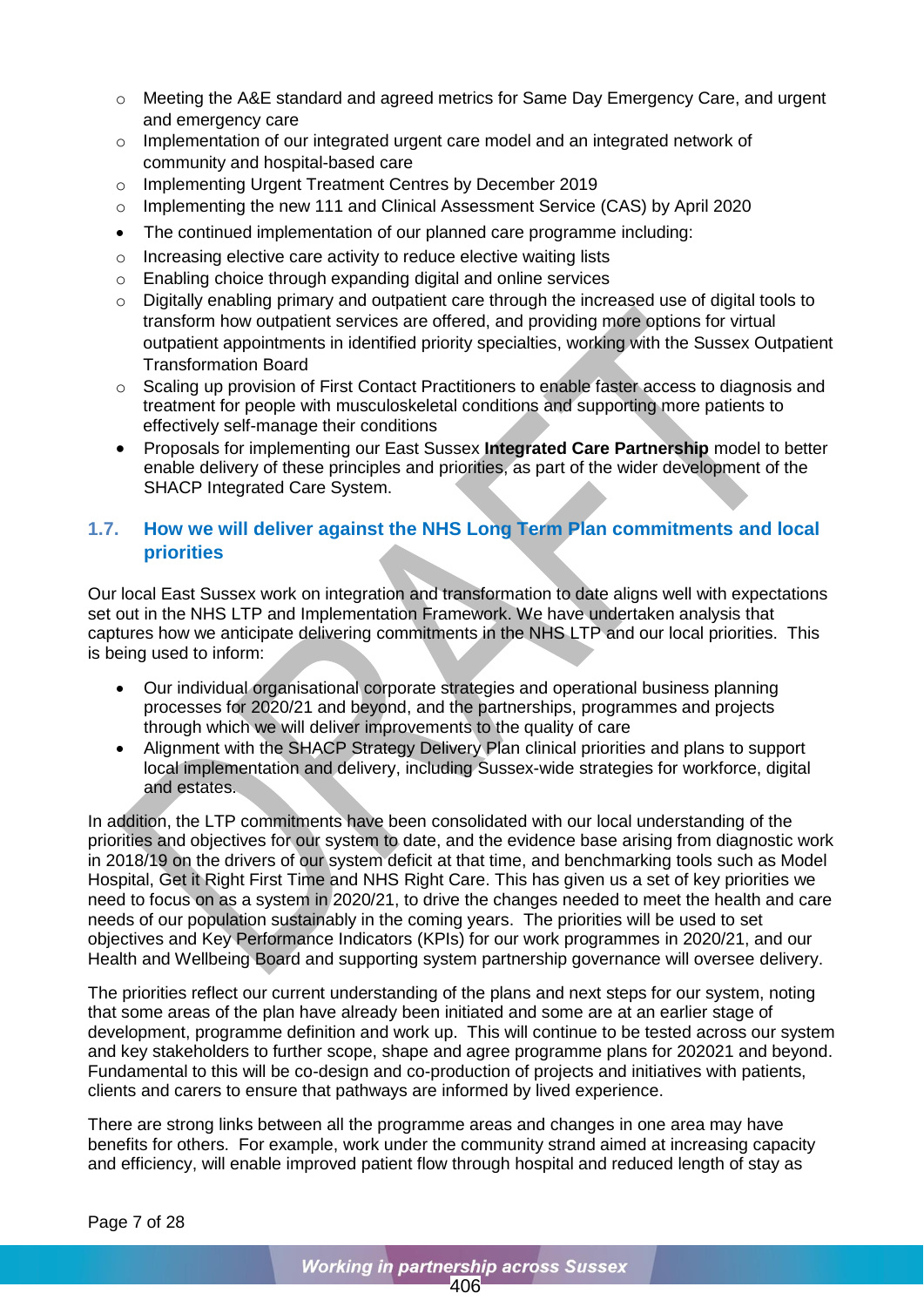well as improved outcomes for people and their families. Likewise, plans for prevention and personalised care are cross-cutting and elements, will be delivered through linking up priorities across the programme.

The overarching key priorities across prevention, community, urgent care, planned care and mental health are summarised below, and further detail about each area is set out in the Appendices.

*Drafting Note: the Appendices are in process of being finalised by our system stakeholders. The complete set will be included in the final draft to meet governance timetables.*

### <span id="page-10-0"></span>**1.8. Summary of system priorities for 2020/21**

### **1.8.1 Prevention priorities**

To support a comprehensive approach to prevention, universal personal care and reducing health inequalities, in addtion to ongoing work on specific activities such as smoking, obesity and alcohol, the following next steps are suggested:

- Use national guidance to set trajectories for narrowing inequalities in 2023/24 and 2028/29 to inform local wider system action planning
- Deliver PCN Network Contract requirements for population risk stratification in 2020/21 to develop a targeted approach to managing population health, and link this with:
	- o wider system partnership action to reduce health inequalities, including the further development of Social Prescribing pathways and community-based support in 2020/21 to support mental health and wellbeing
	- o the Patient Activation Measure (PAMS) pilot review to inform further development of self-care and self-management
- Ensure that prevention, self-care and self-management, shared decision-making, and personalised care and support planning approaches are built in to identified planned care pathway developments in 2020/21, as appropriate, using NICE guidance and other available condition-specific tools
- Build on the rollout of wheelchair Peronal Health Budgets to identify further cohorts of patients for Personal Health Budgets/integrated personal budgets starting with Continuing **Healthcare**
- Build early intervention, proactive care and reablement focussed aftercare as key features of our developing common operating model for community health and social care services.

### **1.8.2 Children and Young People priorities**

To take forward close system working and ensure age-appropriate integrated care across physical and mental health services; joint working between primary, community and acute services, and; supporting transition to adult services, we are scoping four key priorities for transforming children and young people's services:

*Improving children and young people's mental health and emotional wellbeing*

- Improving our pathways and commissioning approach particularly with regard to Tier 4/ Secure/Specialist placements
- Developing a coherent Emotional wellbeing strategy which works with our schools to provide appropriate help at the earliest point

*Disability Pathways*

Page 8 of 28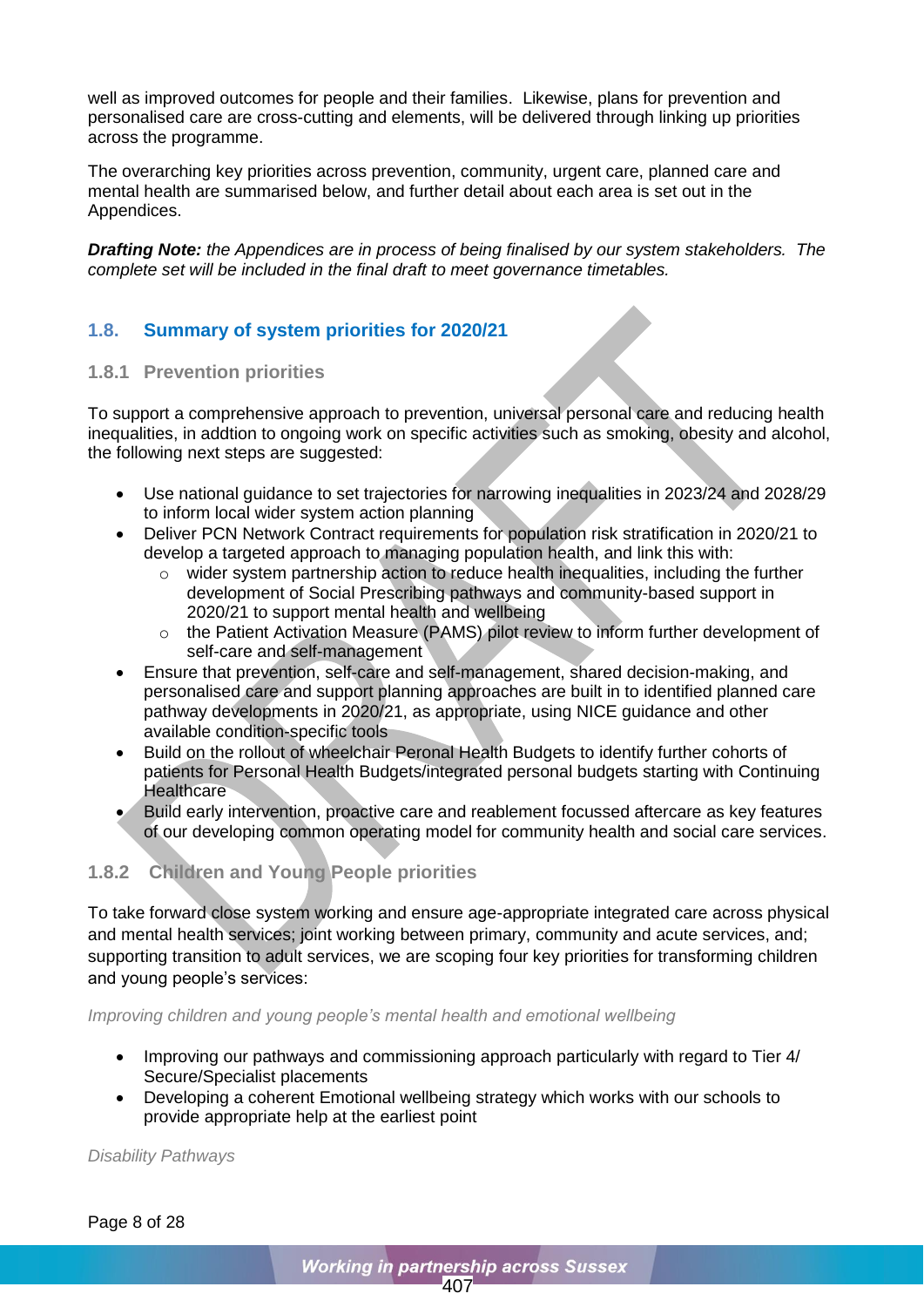• Further develop our work around integrating the Education, Health, and Social Care needs of Children and Young People, aimed at producing local solutions.

### *Safeguarding (including Contextual Safeguarding)*

- Further develop our pathways and service offer for young people at risk of criminal and sexual exploitation, physical and sexual harm, alcohol and substance misuse.
- Ensure links into the mental health and wellbeing priority.

### *Universal Child Health Offer*

- Ensure the provision of the Healthy Child Programme for under 5s through the Integrated Health Visiting and Children's Centres service
- Support the preventative health agenda through School Health Service.

### **1.8.3 Community priorities**

Our ongoing focus for the services we provide in people's homes or in the community is to build capacity and clearer pathways for people accessing services, and the support we provide to people after they leave hospital. To enable greater levels of multi-disciplinary working across primary medical care and community health and social care services, work in 2020/21 will centre on the continued implementation of integrated community health and social care and supporting the Network DES Contract specification for PCN development in 2020/21.

### *Implement Integrated Community Health and Social Care*

- Continue to deploy home-based and bed-based Homefirst pathways
- Continue to pilot and roll out co-location and care coordination for those with multiple long term conditions
- Take forward therapy joint working to share skills, best practice and help create capacity
- Develop, agree and implement a common target operating model to support multidisciplinary working across primary, community health, mental health and social care for 2020/21, taking into account any differences due to local circumstances and evidence, for example, due to patient flows in and out of the county
- Align with pathways for acute hospital (ESHT) Integrated Discharge Team.

### *PCN Network DES Contract implementation for 2020/21*

- Delivery of risk stratification to enable proactive anticipatory care for those with multiple long-term conditions
- Wider development and roll out of Enhanced Care in Care Homes.

### **1.8.4 Urgent Care priorities**

Working with partners across primary care and South East Coast Ambulance Service NHS Foundation Trust, the key focus of the Urgent Care programme is to transform urgent and emergency care services in East Sussex to ensure that, in an emergency, people are treated in the most appropriate place by the right clinical and/or social care service. The priorities are closely aligned with the SHACP plans for Urgent and Emergency Care and include a mix of work to implement Urgent Treatment Centres (UTCs) and local priorities which support ongoing financial recovery and stabilization:

*High Intensity Users*

Page 9 of 28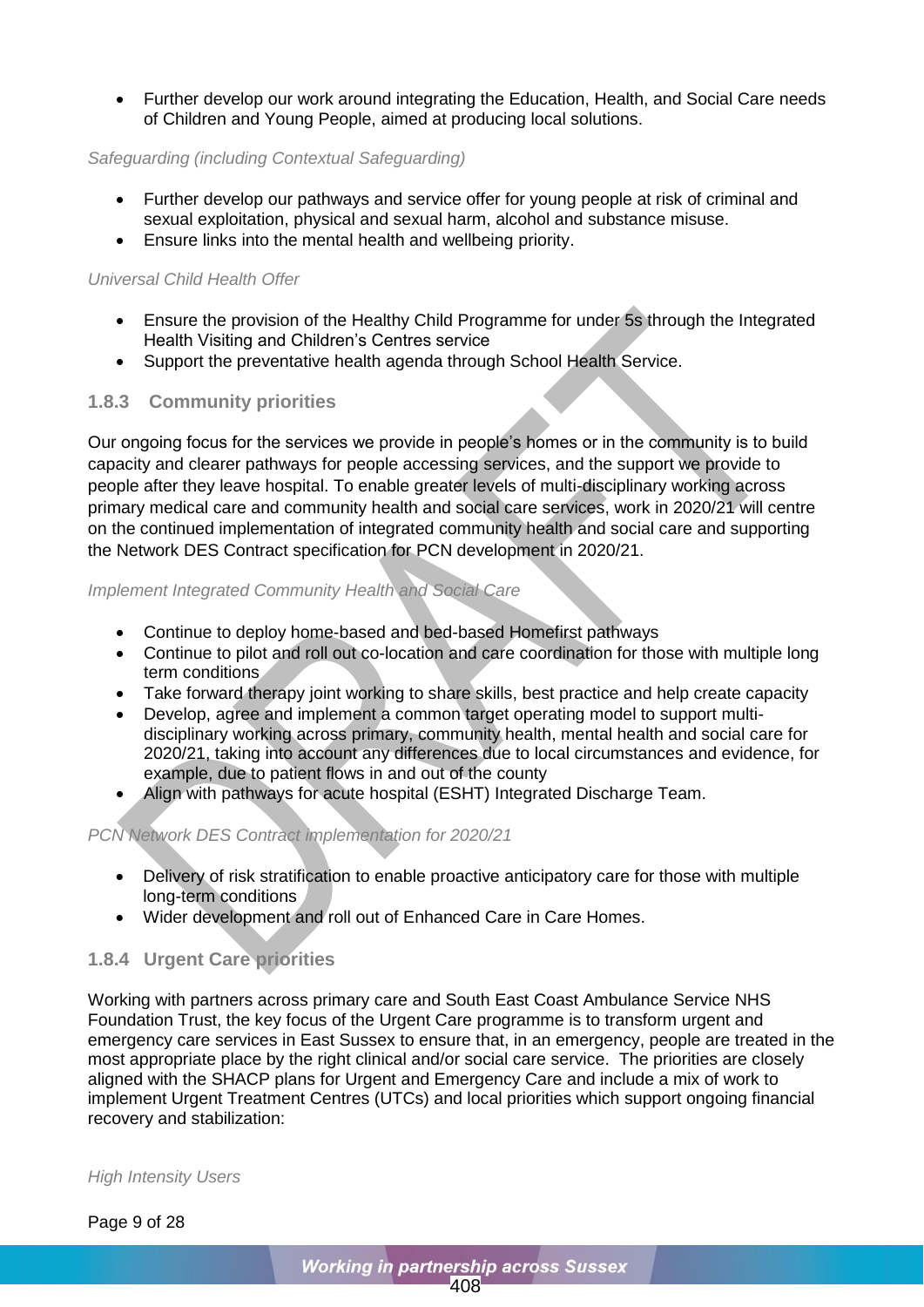• Focus on supporting patients with multiple needs with high numbers of A&E attendances and admissions.

### *Ambulatory Urgent Care*

- Expansion of Ambulatory Emergency Care at both Eastbourne District General Hospital (EDGH) and Conquest Hospital
- Supporting Same Day Emergency Care.

#### *Acute frailty*

- Expansion of Acute Frailty teams and pathways to ensure the right support at the front door
- Supporting Same Day Emergency Care.

#### *Enhanced Care in Care Homes*

• Implementation of ward rounds to better support patients in care homes, build confidence for staff and avoid unnecessary admissions.

### *Community Frailty/PEACE planning*

• Further rollout of Frailty Practitioner-Led Personalised Advisory Care (PEACE) planning as part of care planning roll-out; supporting cohort of patients in care homes.

#### *Integrated Urgent Care*

- Rollout of enhanced NHS 111 and Clinical Assessment Service from 1st April 2020
- Rollout of Urgent Treatment Centres at EDGH, Conquest Hospital and Victoria Hospital
- Direct booking into Improved Access and Walk In Centres
- Increased utilisation of Improved Access capacity.

In addition, the Local A&E Delivery and Urgent Care Oversight Board are in the process of analysing the key drivers of demand behind the recent increases in A&E attendance and admissions to scope further interventions to take forward in winter 2019/20 and 2020/21.

### **1.8.5 Planned Care priorities**

The following areas of focus are suggested to continue transforming our care model, to ensure that those who are referred into hospital are seen and treated as quickly as possibly:

*Evidenced Based Interventions - maintain the GP Referral rate for East Sussex in the upper quartile of Sussex Health and Care Partnership*

- Further mature GP Referral pathways to make best use of resuorces and time across our system
- Ensure all new processes sustainable and embedded and automatically alert when trending towards an outlier

*Outpatients Redesign - offer video outpatient appointments in two specialities*

### Pilot technology with most beneficial specialties

*Musculoskeletal Services (MSK) - community services meets demand and constitutional waiting standards*

Page 10 of 28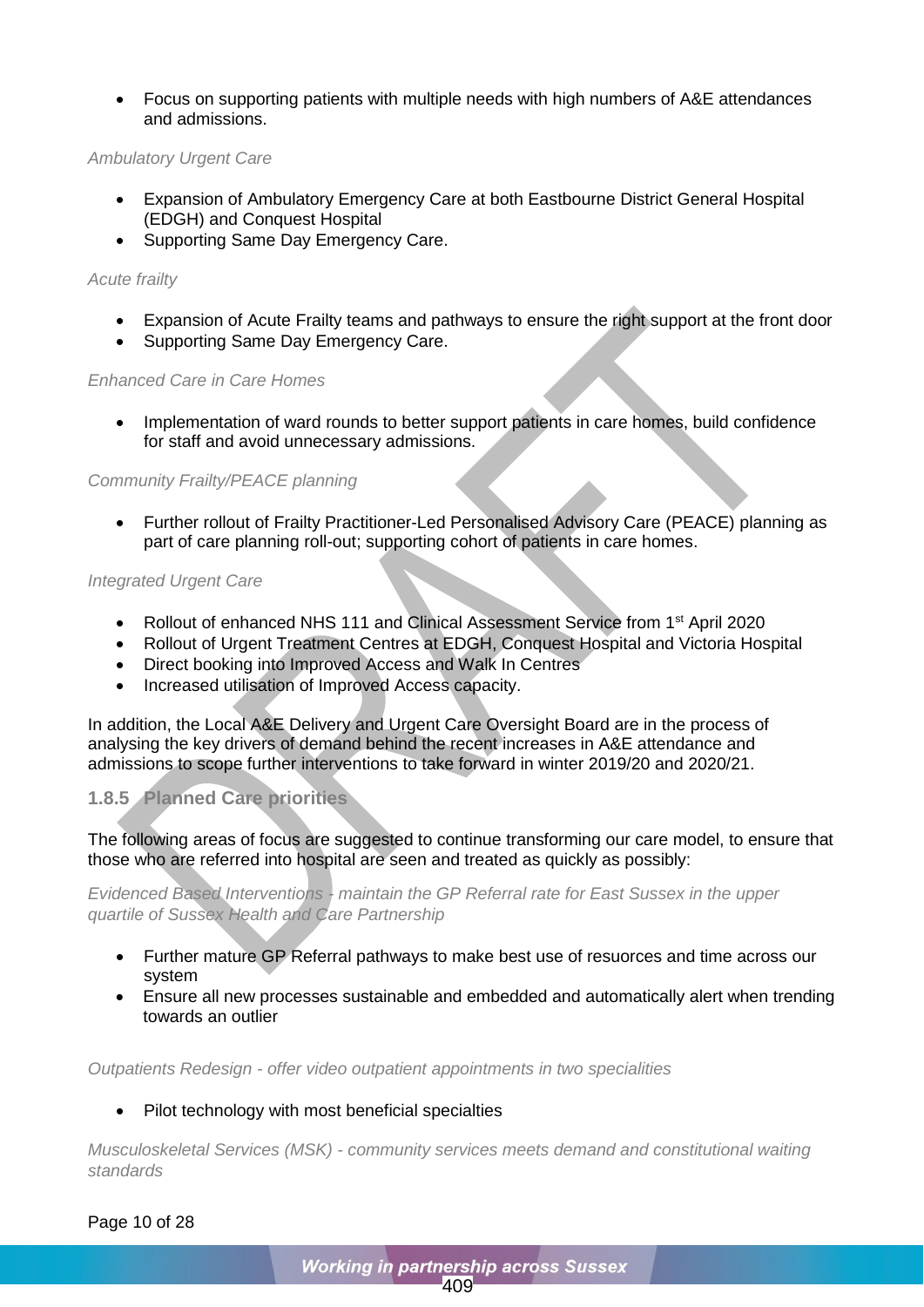- Review MSK community and primary care workforce activity and demand
- Redesign workforce aligning with SHACP MSK, including first contact practitioners, to provide faster diagnosis and treatment
- Review pain management services.

*Cancer performance meets constitutional waiting times*

- Work with PCNs to improve the uptake of screening targeting those areas with lower uptake and focus on inequalities.
- Develop diagnostics working towards set up of the rapid diagnostic service.
- Continue to ensure implementation of timed pathways so support earlier diagnosis and treatment.
- Ensure personalised care pathways in breast cancer are implemented and plans for other specialties are developed, with prostate and colorectal as priorities for 2020.

*East Sussex future Cardiology Care Model agreed, implementation plans approved and resources allocated*

### **1.8.6 Mental Health priorities**

Our system work on mental health takes place in the context of the Sussex Health and Care Partnership Mental Health Programme priorities, and the local implementation necessary to support closer system working between physical and mental health, community health and social care, and primary care. The following areas are suggested for further exploration, scoping and shaping the programme of work in East Sussex:

- Single point of access no 'wrong doors' and access to crisis pathways
- Supporting people in the community through community health and social care teams for adults with severe mental health issues
- Supported Accommodation pathways
- Aftercare and support
- Access to children and young people's mental health services.

## **1.8.7 End of Life Care**

Strategies are in place across East Sussex with the aim of ensuring that high quality, individualised end of life care is effectively coordinated and integrated and provided to all those who need it, regardless of diagnosis or age. This can include ensuring conversations take place about death and dying at an early stage, and supporting people to make plans and communicate these with those who are important to them. This care should extend beyond death to include bereavement and support for families. Plans guiding the full implementation of this approach have been taken forward in 2019/20 and these will need to be continued into 2020/21. The **overall aims** are to:

- **Improve the quality** of end of life care for people in East Sussex by **coordinating care** and integrating pathways and services where possible
- **Improve access** to individualised end of life care, by improving identification of people in their last year of life and having conversations about death and dying early and recording these for use by the whole system
- **Improve palliative care through the identification** of those living with life limiting conditions and providing appropriate services for individuals and their families
- **Improve the skills, confidence and capability** of those who care for people at the end of life by providing training and learning opportunities to staff across the whole health system including non-NHS carers.

Page 11 of 28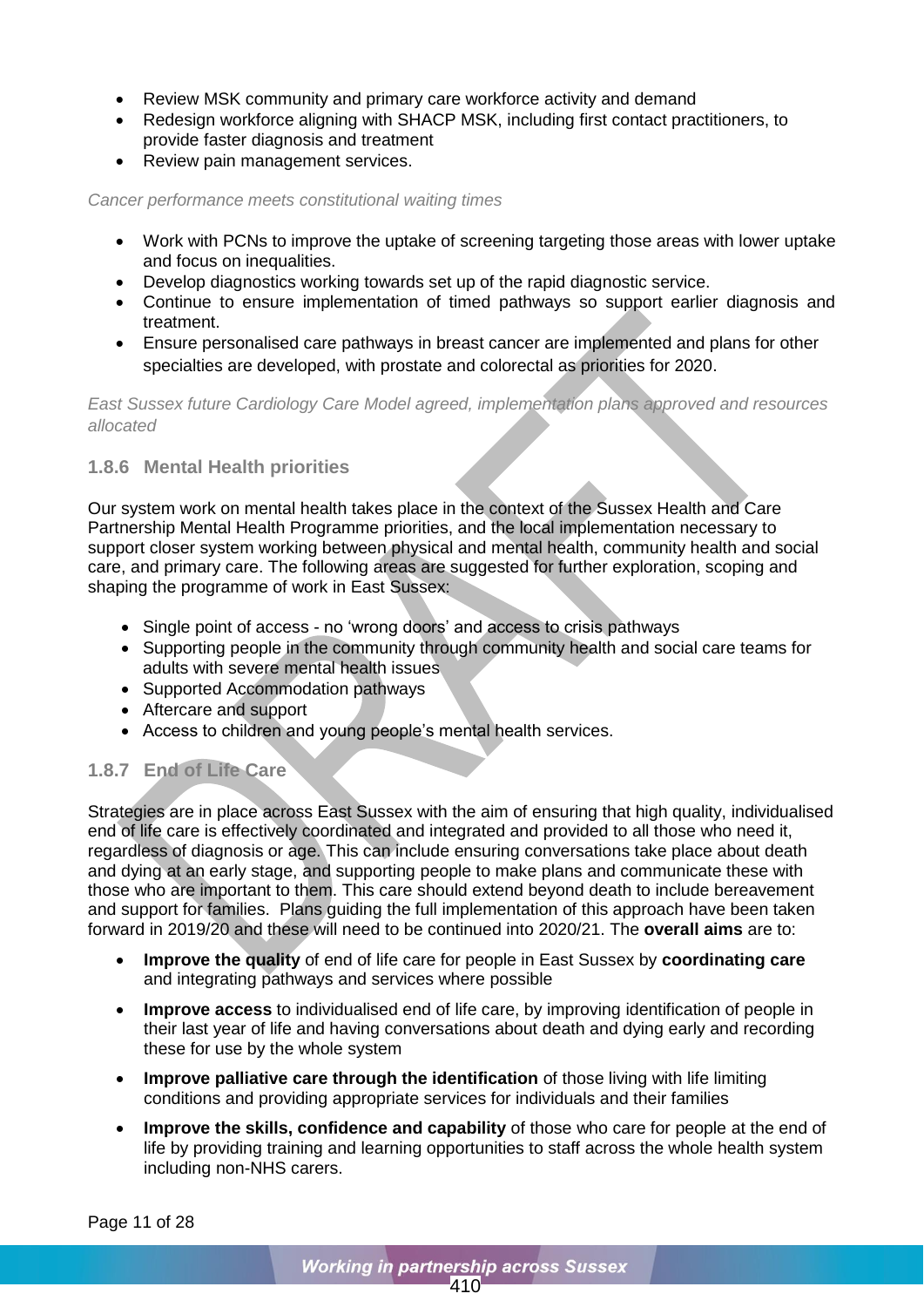Further detail is included in Appendix 5 (*to be added*) – high level programme priorities for planned care.

# <span id="page-14-0"></span>**2. Summary roadmap**

The key milestones for the next five years are:

| August-<br>November 2019                 | East Sussex Health and Social Care Plan development, including:<br>Further refinement of priority-setting, and transformation<br>$\bullet$<br>programme objectives for 2020/21<br>Refresh of integrated Outcomes Framework<br>٠                                                                                                                                                                                                                                                                   |  |  |  |
|------------------------------------------|---------------------------------------------------------------------------------------------------------------------------------------------------------------------------------------------------------------------------------------------------------------------------------------------------------------------------------------------------------------------------------------------------------------------------------------------------------------------------------------------------|--|--|--|
|                                          | Testing with local system and stakeholders<br>$\bullet$<br>Developing proposals for our Integrated Care Partnership for the<br>٠<br>delivery of health and social care for East Sussex<br>Developing proposals for the approach to integrated population<br>٠<br>health and care commissioning in East Sussex<br>Final submission of the SHACP NHS Long Term Plan Strategy<br>$\bullet$<br>Delivery Plan to NHS England (Sussex-wide plans and place plans<br>for delivering NHS LTP commitments) |  |  |  |
| December 2019                            | Health and Wellbeing Board endorses East Sussex Health and<br>$\bullet$<br>Social Care Plan, including:<br>Transformation programme priorities and objectives for 2020/21<br>$\circ$<br>Proposals for taking forward the Integrated Care Partnership<br>O<br>Proposals for taking forward population health and care<br>$\circ$<br>commissioning                                                                                                                                                  |  |  |  |
| January-<br><b>March 2020</b>            | Further implementation planning for 2020/21                                                                                                                                                                                                                                                                                                                                                                                                                                                       |  |  |  |
| <b>April 2020</b>                        | East Sussex Clinical Commissioning Groups merger complete,<br>subject to application and approval by NHS England                                                                                                                                                                                                                                                                                                                                                                                  |  |  |  |
| <b>April 2020 -</b><br><b>March 2021</b> | Delivery of 2020/21 transformation programme and LTP priorities<br>$\bullet$<br>Further implementation (as per agreed proposals) of:<br>$\bullet$<br>East Sussex Integrated Care Partnership<br>Ο.<br>East Sussex Population Health and Care Commissioning<br>$\circ$<br>Target common operating model for community health and social<br>O<br>care services<br>Delivery of next wave of PCN Network Contract DES requirements,                                                                   |  |  |  |
|                                          | including:<br><b>Anticipatory Care</b><br>$\circ$<br><b>Enhanced Care in Care Homes</b><br>$\circ$<br>Continued financial stabilisation of system<br>٠                                                                                                                                                                                                                                                                                                                                            |  |  |  |
| <b>April 2021 -</b><br><b>March 2022</b> | East Sussex Integrated Care Partnership in place<br>$\bullet$<br>East Sussex Population Health and Care Commissioning in place<br>$\bullet$<br>Sussex Integrated Care System in place<br>Continued financial stabilisation of system<br>$\bullet$                                                                                                                                                                                                                                                 |  |  |  |
| <b>April 2022 -</b><br><b>March 2023</b> | Consolidation of our Integrated Care Partnership and population<br>$\bullet$<br>health and care commissioning arrangements                                                                                                                                                                                                                                                                                                                                                                        |  |  |  |

Page 12 of 28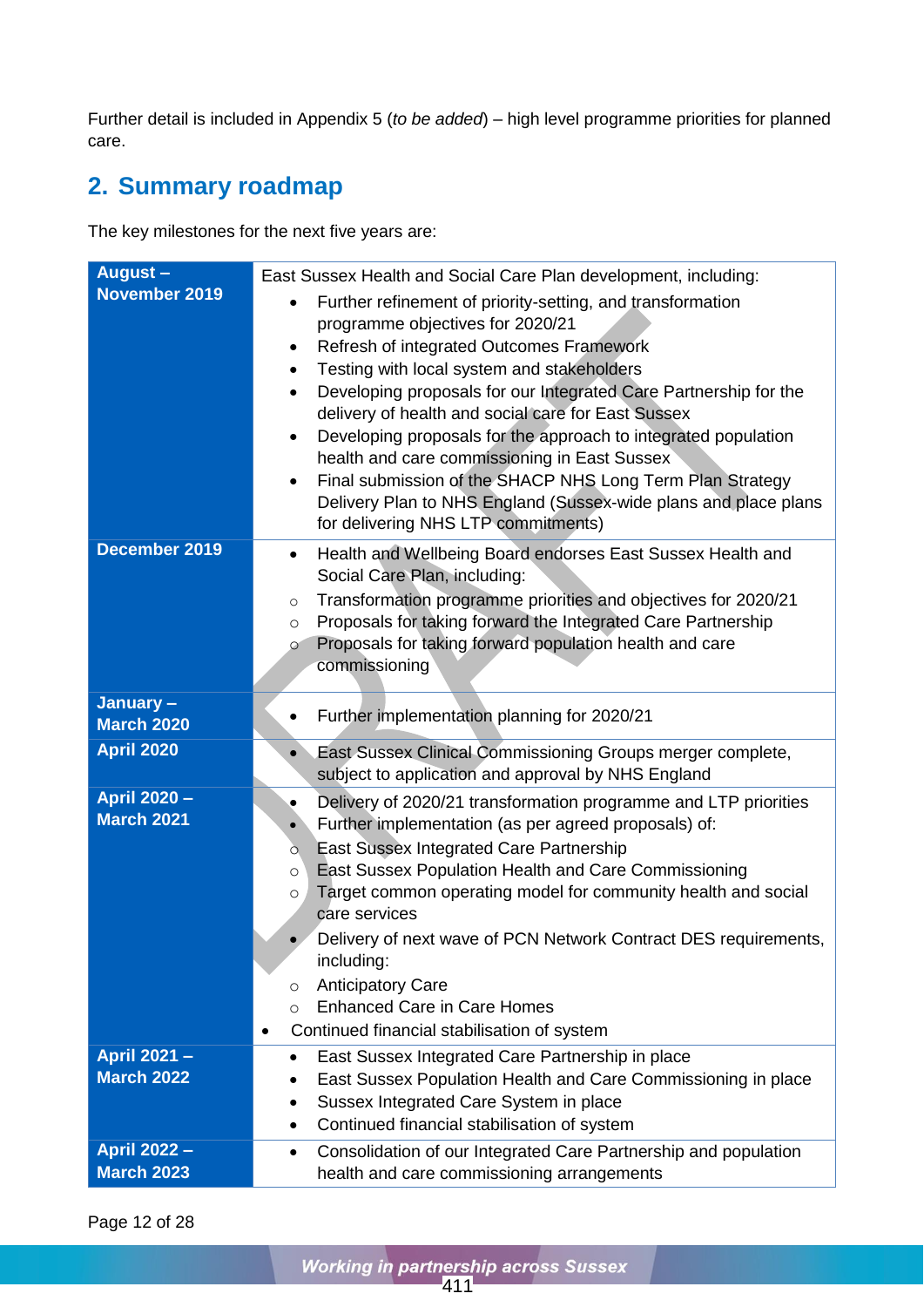|                                          | Continued financial stabilisation of system                           |
|------------------------------------------|-----------------------------------------------------------------------|
| <b>April 2023 –</b><br><b>March 2024</b> | Primary medical and community health service funding guarantee<br>met |

# <span id="page-15-0"></span>**3. Our approach to engaging with our stakeholders**

### <span id="page-15-1"></span>**3.1. Background**

A comprehensive approach to engagement with patients, clients, our staff, the public and communities across East Sussex has been a strong feature of our health and social care transformation programmes to date. This has been undertaken in partnership with Healthwatch and the Voluntary and Community sector (VCS) and is taken forward at all levels – including representation in strategy and planning, and using co-design principles to involve people in the commissioning of specific services, service design and project development.

Overall strategy has been guided and supported by our East Sussex Communications and Engagement Steering Group which brings together communications and engagement leads from across our health and social care partner organisations, including Healthwatch.

Our approach has also been partly underpinned by the development of an integrated Outcomes Framework in 2017/18, based on what is important to local people about their health and care services. This is collectively owned and shared across our health and social care system. We aim to widen the scope of this Outcomes framework as part of our planning process to ensure it truly reflects the whole East Sussex population.

East Sussex was also involved in the Sussex Health and Care Partnership's wide ranging public engagement exercise about the NHS Long Term Plan during the Spring of 2019 – the Big Health and Care Conversation, culminating in the report 'Our Health and Care, Our Future'. This was a programme of engagement that took place across the whole of Sussex, in partnership with Healthwatch, and included events and online surveys. Detail is provided below about how this information has been used to inform and contribute to developing our East Sussex Plan.

# <span id="page-15-2"></span>**3.2. Developing our East Sussex Plan - insight and key themes from recent engagement**

A multi-agency East Sussex Plan Task Group has been set up with nominated leads across our system, including representation from Healthwatch and the Voluntary and Community Sector. The Task Group has met twice to scope the work and produce a development framework to guide the programme of work. Additional meetings have taken place to progress work with a range of leads from organisations across public health and prevention, community, urgent care, planned care, mental health, children's social care, finance, workforce and communications and engagement.

The following work has helped inform and contribute to the development of our East Sussex Plan over the summer:

• An audit of existing insight from recent engagement events and exercises to provide a snapshot of the key themes across East Sussex. This included harvesting the East Sussex insight from the Phase 1 report from the Big Health and Care Conversation and Our Health and Care, Our Future engagement on the NHS LTP (Phase 2 will be added when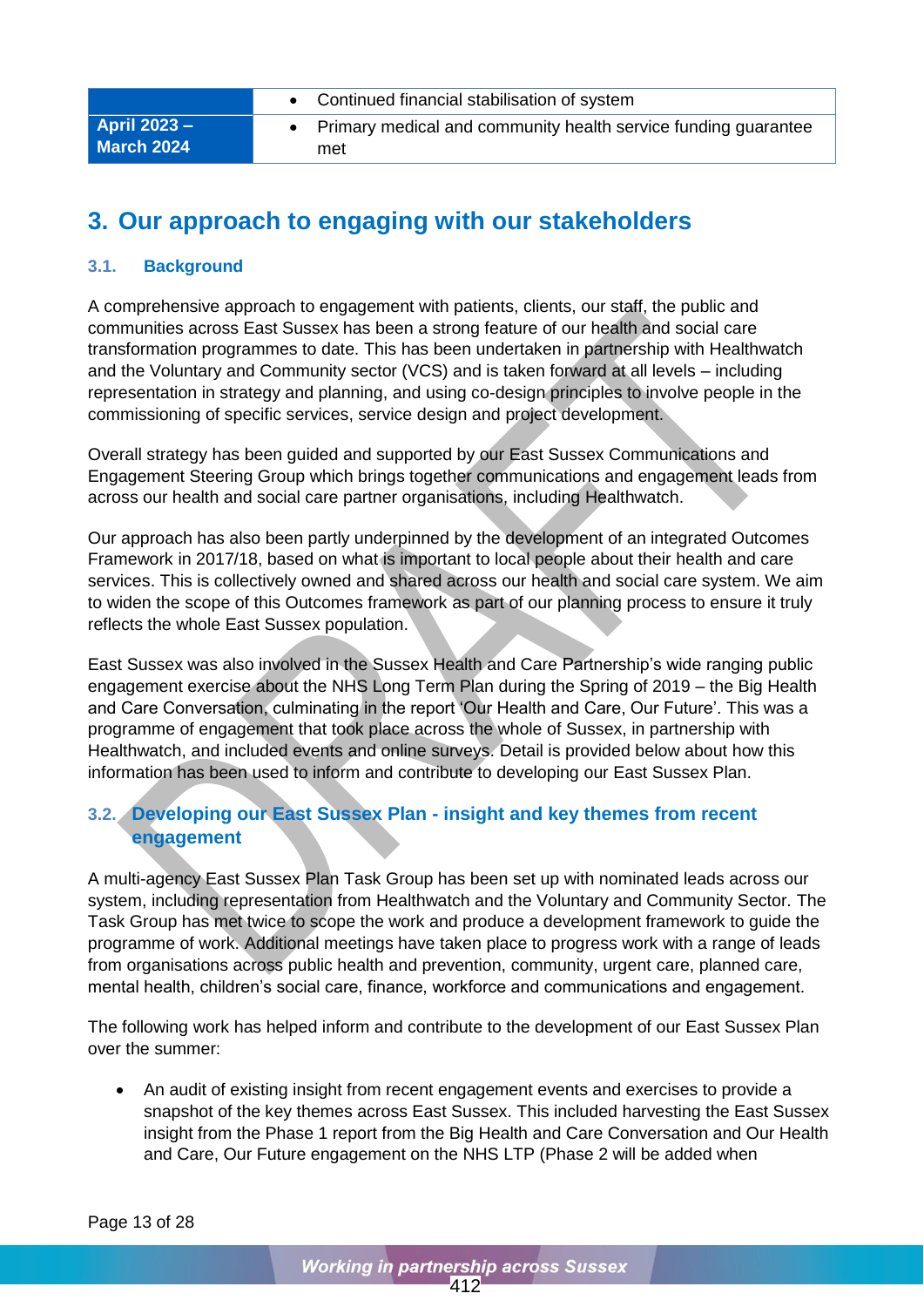available), as well as from the joint Shaping Health and Care events that are specific to East Sussex

- The themes from the audit have been used to help inform the key principles and priorities for our East Sussex Plan, and will continue to be used to help inform our planning and priority setting in the coming weeks. The draft summary of the key themes from the audit is included at the end of this document
- The themes from the audit are also being used as a quide to what matters to people living across East Sussex, as part of updating our integrated Outcomes Framework for 2020/21 and ensuring it continues to be based on what matters to local people about their health and social care services

### <span id="page-16-0"></span>**3.3. Next steps – testing emerging plans**

We will further test the key principles and priorities of our East Sussex Plan, and the updates to our integrated Outcomes Framework with our local stakeholders during October and November, ahead of the final draft Plan being brought to the East Sussex Health and Wellbeing Board (HWB) for endorsement in December 2019. This will be done through existing mechanisms such as the Patient Participation Groups Forum, the East Sussex Seniors Association (ESSA), and the East Sussex Inclusion Advisory Group (IAG). These will also align with engagement being coordinated by the SHACP on the Strategy Delivery Plan, supported by a digital approach to make sure we are reaching our broad base of stakeholders who we are regularly in touch with about developments.

Plans are in place to undertake a high level joint Equalities and Health Inequalities Impact Assessment (EHIA) screen of our East Sussex Plan, with a view to flagging potential areas where future EHIAs will be needed for specific projects and initiatives. This will inform the framework for continuous engagement with all of our stakeholders.

## <span id="page-16-1"></span>**3.4. Informing ongoing planning and implementation**

Building on the comprehensive approaches to engagement undertaken to date, the priorities and next steps for transformation and integration that come out of the planning process for the East Sussex Plan will be used to create a framework of continuous engagement with our stakeholders. This will underpin and inform our ongoing system communications and engagement activity in the coming months.

Our system partnership governance has been reviewed and has evolved to ensure a broader system partnership to oversee delivery of the East Sussex Plan and development of our Integrated Care Partnership proposals on behalf of the HWB, through aligning organisational plans across our health, social care and wellbeing system and involving all key stakeholders. More information about this can be found in section 4.

We have recently entered into a new arrangement to strengthen the involvement of voluntary and community partners. The new East Sussex 'Partnership Plus' forum brings partners together to take a different approach to how we work together and more effectively use our combined resources, build on existing skills and knowledge and develop much better ways of working for the benefit of people in East Sussex. A joint planning group has been formed to get things moving to identify community priorities, using our collective knowledge and data and move swiftly to "doing" – taking in action on the wider determinants of health as well as the role of the VCS in delivering health and care services and support.

Page 14 of 28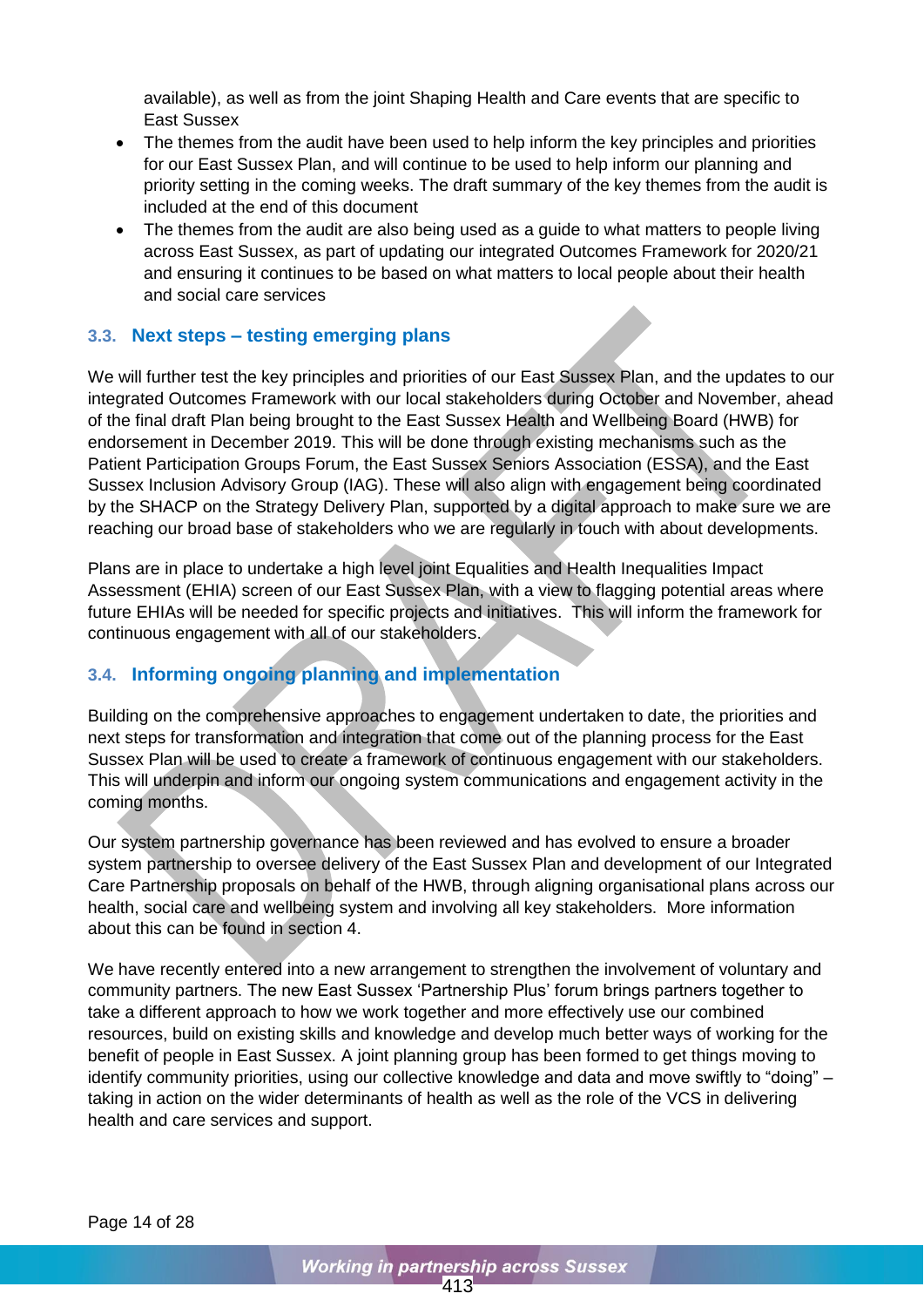### <span id="page-17-0"></span>**3.5. Draft summary of key themes from the audit of recent engagement activity in East Sussex**

| <b>Theme</b>                                                                                                                                                                                                                                                                                                                                                                                                                                                                                                                                                                                                                                                                                                                                                  | <b>Which reports?</b>                                                                                                                                                                                                              |
|---------------------------------------------------------------------------------------------------------------------------------------------------------------------------------------------------------------------------------------------------------------------------------------------------------------------------------------------------------------------------------------------------------------------------------------------------------------------------------------------------------------------------------------------------------------------------------------------------------------------------------------------------------------------------------------------------------------------------------------------------------------|------------------------------------------------------------------------------------------------------------------------------------------------------------------------------------------------------------------------------------|
| Joining up health and care services, partnership working and<br>collaboration<br>People told us we needed to have better co-ordination across the<br>health and care system in order to improve people's experience of<br>receiving services and make the system less confusing (pathways,<br>information sharing, joined up working). They talked about the<br>importance of partnership working and involving the right people<br>and organisations, the ongoing challenges to integration, the<br>importance of collaboration and co-design - for example involving<br>Patient Participation Groups (PPGs) in commissioning. In the<br>OH&COF engagement people fed back that the creation of multi-<br>disciplinary 'Health Hubs' was a great opportunity | Healthwatch<br>$\bullet$<br>OH&COF <sup>5</sup><br>$\bullet$<br>SH&C <sup>6</sup> Spring<br>'18<br><b>SH&amp;C Autumn</b><br>'18<br>Big Health and<br>$\bullet$<br>Care<br>Conversation<br><b>Listening To</b><br>$\bullet$<br>You |
| Communication, access to information, and information sharing                                                                                                                                                                                                                                                                                                                                                                                                                                                                                                                                                                                                                                                                                                 | Healthwatch<br>$\bullet$                                                                                                                                                                                                           |
| People consistently told us we need to improve access to<br>information, and improve communication about services, between<br>staff, between organisations and to patients about their care.<br>People told us we need to have integrated IT systems and record<br>sharing, but that we should consider confidentiality and how<br>people's information is used.                                                                                                                                                                                                                                                                                                                                                                                              | OH&COF<br>۰<br><b>SH&amp;C Spring</b><br>'18<br><b>SH&amp;C Autumn</b><br>'18<br>Big Health and<br>Care<br>Conversation<br>Listening To<br>$\bullet$<br>You                                                                        |
| <b>Digital</b>                                                                                                                                                                                                                                                                                                                                                                                                                                                                                                                                                                                                                                                                                                                                                | OH&COF<br>$\bullet$<br><b>SH&amp;C Spring</b>                                                                                                                                                                                      |
| People gave positive feedback about increasing use of digital<br>services and innovations, and that it could help make best use of<br>resources. They also said we must ensure we don't exclude<br>people who may not be able to access digital services.                                                                                                                                                                                                                                                                                                                                                                                                                                                                                                     | '18<br><b>SH&amp;C Autumn</b><br>'18                                                                                                                                                                                               |
| <b>Staffing, resources and funding</b><br>People acknowledged increased demand for care and appreciate                                                                                                                                                                                                                                                                                                                                                                                                                                                                                                                                                                                                                                                        | Healthwatch<br>$\bullet$<br>OH&COF                                                                                                                                                                                                 |
| honest conversations, but also emphasised the importance of<br>having more/enough staff, that resources must be adequately<br>planned for the future and for the population (for example where<br>there is new housing), and gave views on where they thought<br>resources should be directed and how to make best use of existing<br>staff. There is sometimes a mismatch between what people feel<br>they need and what the system is offering. The need for more GPs<br>was a common theme.                                                                                                                                                                                                                                                                | <b>SH&amp;C Spring</b><br>'18<br>Big Health and<br>Care<br>Conversation<br>Listeing To<br>You                                                                                                                                      |
| The role of the voluntary and community sector, and social<br>prescribing                                                                                                                                                                                                                                                                                                                                                                                                                                                                                                                                                                                                                                                                                     | Healthwatch<br>٠<br>OH&COF                                                                                                                                                                                                         |
| The importance and value of the voluntary and community sector<br>and social prescribing was highlighted throughout the<br>engagement, and people said that it should be adequately planned                                                                                                                                                                                                                                                                                                                                                                                                                                                                                                                                                                   | <b>SH&amp;C Autumn</b><br>'18                                                                                                                                                                                                      |

<sup>5</sup> Our Health and Care Our Future

<sup>6</sup> Shaping Health and Care

Page 15 of 28

-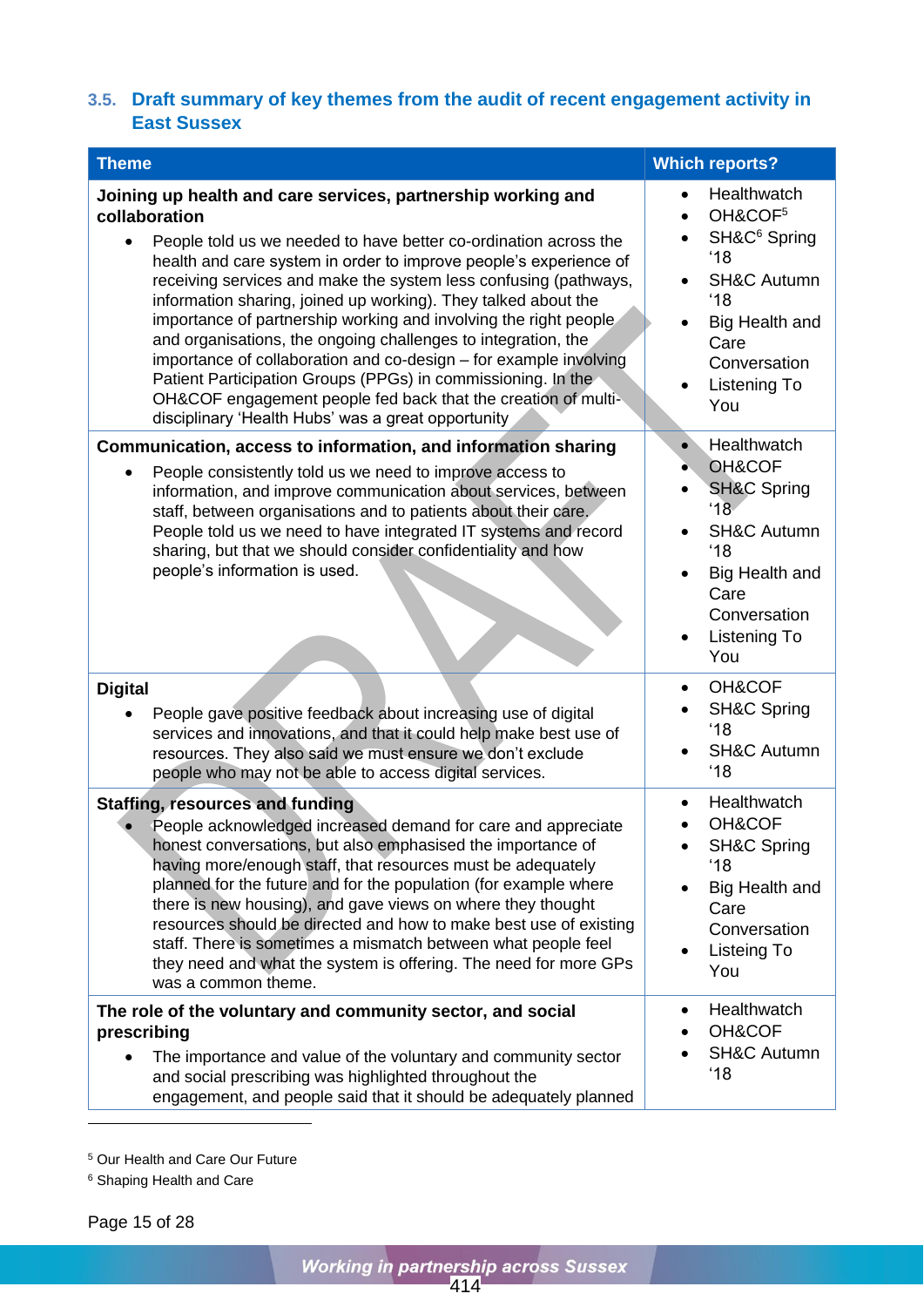| <b>Theme</b>                                                                                                                                                                                                                                                                                                                                                                                                                                                                             | <b>Which reports?</b>                                                                                                                                 |
|------------------------------------------------------------------------------------------------------------------------------------------------------------------------------------------------------------------------------------------------------------------------------------------------------------------------------------------------------------------------------------------------------------------------------------------------------------------------------------------|-------------------------------------------------------------------------------------------------------------------------------------------------------|
| and resourced. People taking part in the Healthwatch mental<br>health focus groups said VCS organisations are picking up<br>services no longer provided by the statutory sector.                                                                                                                                                                                                                                                                                                         | Big health and<br>Care<br>Conversation                                                                                                                |
| <b>Health inequalities</b><br>People agreed that there shouldn't be "postcode lotteries" for care,<br>and said that there are still significant health inequalities to<br>address. The issue of transport and access for rural communities<br>was raised consistently.                                                                                                                                                                                                                   | Healthwatch<br>$\bullet$<br>OH&COF<br>Big Health and<br>Care<br>Conversation                                                                          |
| <b>Behaviour change and prevention</b><br>People are aware of, and agree with, the importance of their own<br>choices in living healthy and independent lives, but said that the<br>healthcare system and staff also play an important role in<br>prevention. People said access to information, education, services<br>and facilities is important, alongside addressing barriers to access.                                                                                            | Healthwatch<br>$\bullet$<br>OH&COF<br><b>SH&amp;C Spring</b><br>'18<br><b>SH&amp;C Autumn</b><br>'18<br><b>Big Health and</b><br>Care<br>Conversation |
| <b>Mental health</b><br>Issues raised around mental health services include access,<br>$\bullet$<br>waiting times, support to meet people's needs, communication with<br>people about their care. Support for those with autism and<br>dementia was also discussed in connection with mental health<br>Issues raised around young people's mental health services<br>include access to services and experience.                                                                          | Healthwatch<br>$\bullet$<br>OH&COF<br>Big Health and<br>Care<br>Conversation                                                                          |
| Holistic and personalised care<br>People highlighted the importance of a holistic approach and more<br>$\bullet$<br>personalised care, including "non-medical" solutions, a joined up<br>system, and support from healthcare professionals to help them<br>make their own or joint choices.                                                                                                                                                                                              | Healthwatch<br>$\bullet$<br>OH&COF<br>Big Health and<br>Care<br>Conversation                                                                          |
| Access to services and experience of services<br>There was lots of feedback about difficulty accessing services or<br>not feeling they are getting enough support. For example, lack of<br>co-ordination in the system, availability and timeliness of<br>appointments, availability of GPs/ HCPs or treatment, continuity of<br>care and gaps in services, and home care provision. As above,<br>support for young people's mental health needs was also a<br>common point of feedback. | Healthwatch<br>OH&COF<br><b>SH&amp;C Spring</b><br>'18<br>Big Health and<br>Care<br>Conversation<br>Listening To<br>$\bullet$<br>You                  |
| End of life care<br>People highlighted the importance of better conversations and<br>support around end of life care, including conversations with<br>their GP.                                                                                                                                                                                                                                                                                                                          | Healthwatch<br>$\bullet$<br>OH&COF<br>Big Health and<br>Care<br>Conversation                                                                          |
| <b>Multiple and complex needs</b><br>People with multiple or complex needs find it more difficult to<br>access the support that they need.                                                                                                                                                                                                                                                                                                                                               | Healthwatch<br>$\bullet$<br>OH&COF                                                                                                                    |

Page 16 of 28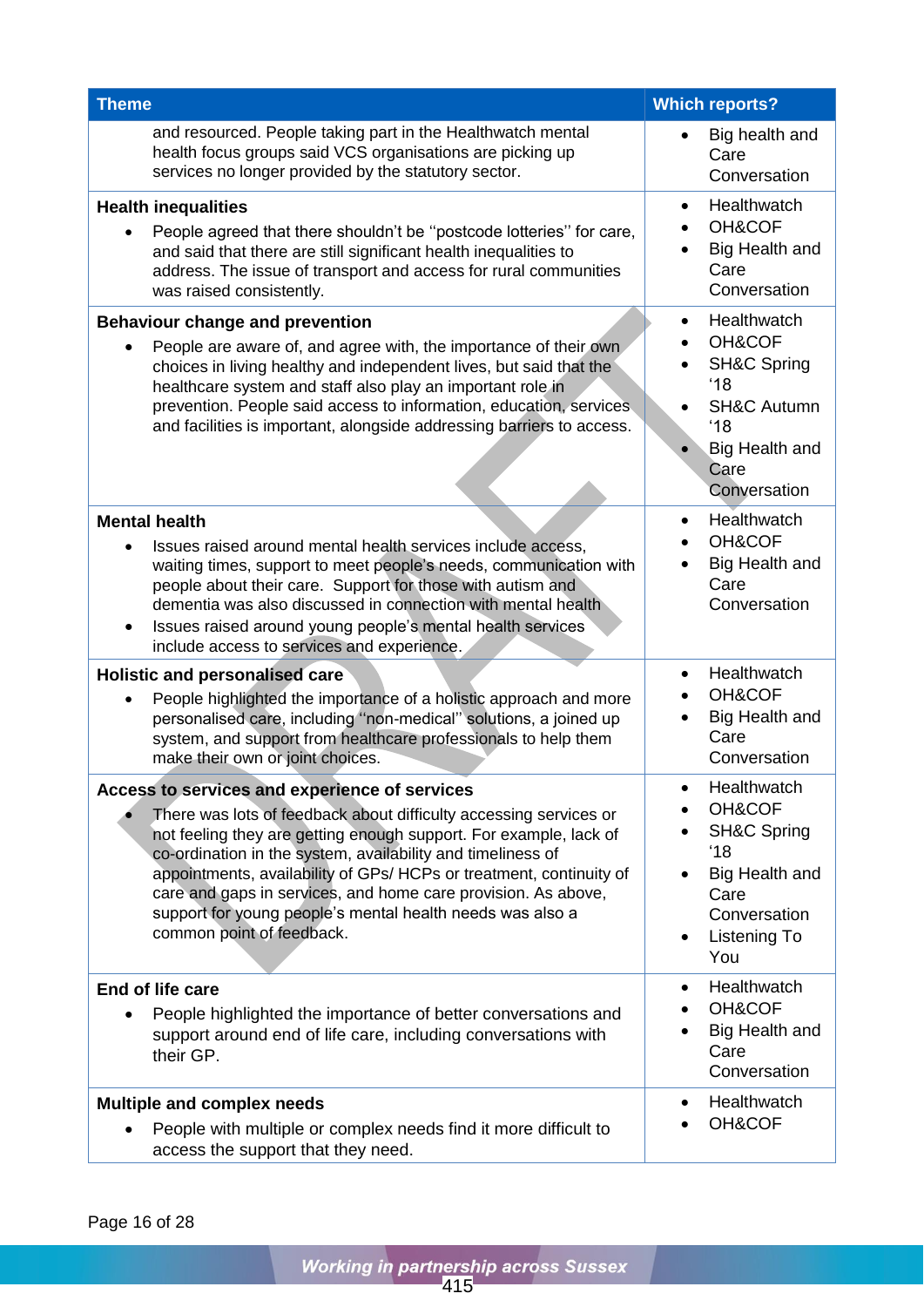# <span id="page-19-0"></span>**4. Working together to deliver our plans**

## <span id="page-19-1"></span>**4.1Our partnership governance**

We have launched our East Sussex Health and Social Care System Partnership Board. The System Partnership Board is a strategic planning body, enabling us to work together on behalf of the Health and Wellbeing Board to collectively oversee and lead the delivery of the system transformation required to:

- Meet the health and care needs of our population
- Improve the health of or population and reduce health inequalities
- Respond to the NHS Long Term Plan and local priorities in East Sussex through overseeing the strategic development and delivery of our longer term East Sussex Plan, through aligning organisational plans across our health, social care and wellbeing system.

The new System Partnership Board involves a broad membership from across our system to ensure a clear focus on prevention and the wider determinants of health, as well as making improvements to the quality of care we deliver as a system. This includes Primary Care Networks, NHS Providers, District and Borough Councils, Healthwatch and the voluntary sector, alongside East Sussex CCGs and ESCC as statutory health and social care commissioners. The East Sussex Health and Social Care Executive Group, will also continue to meet to ensure a clear focus on the operational performance of our programme priorities. This will be kept under review as our plans for our ICP and broader system working take shape.

The structure below shows the current key elements of our partnership governance and the lines of accountability. It will evolve over time, for example, as our East Sussex Integrated Care Partnership (ICP) emerges.



Page 17 of 28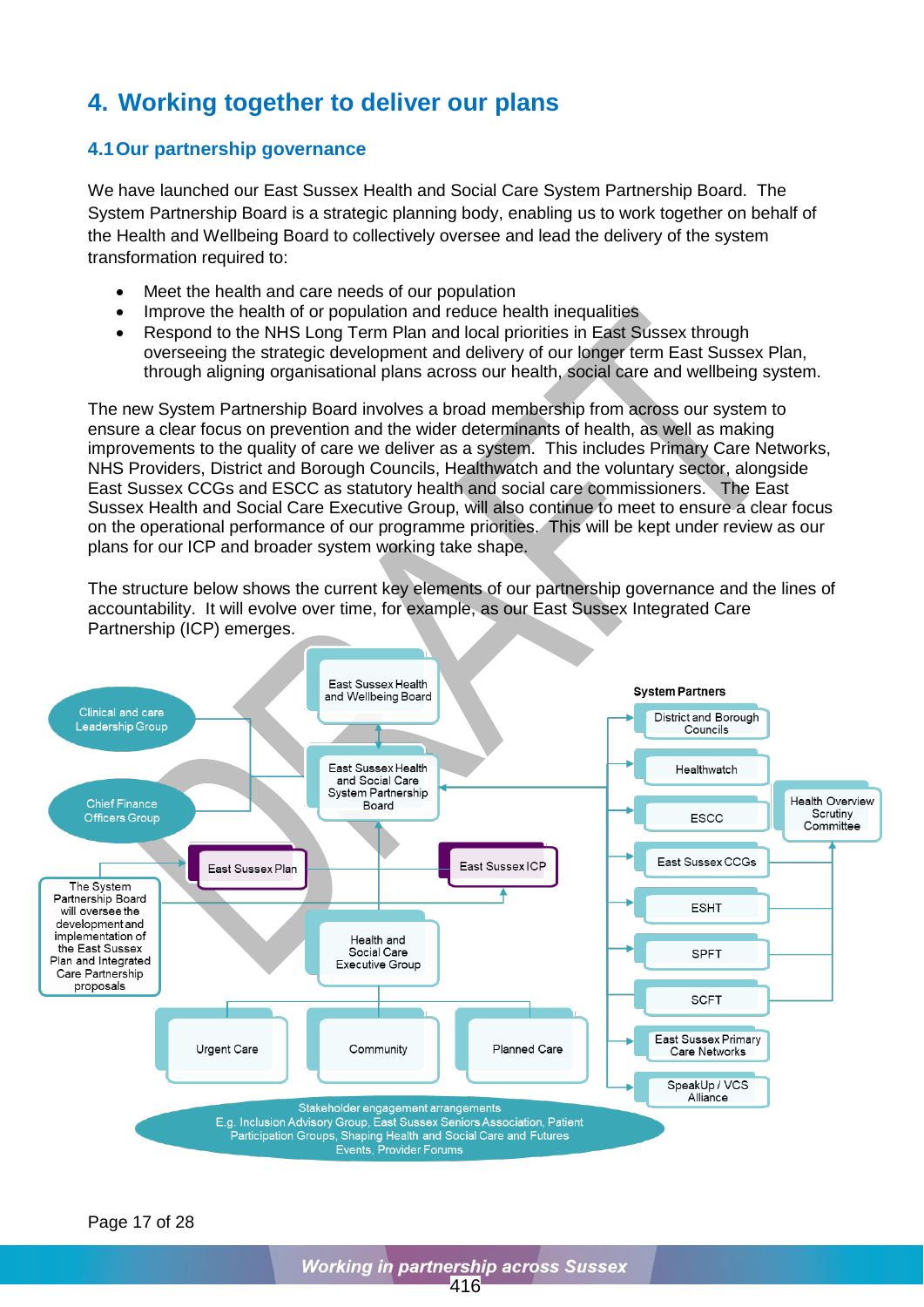#### **Figure 2:** Key elements of Partnership governance

### <span id="page-20-0"></span>**4.2. Developing our Integrated Care Partnership**

The System Partnership Board's responsibilities will include developing our future East Sussex Integrated Care Partnership (ICP), with initial proposals being shaped for April 2020. The ICP will ultimately govern how we operate together in a more integrated way in our localities across primary, community, mental health and social care with consistent pathways into and out of hospital care when this is needed, and ensuring strong links with services that impact on the broader determinants of health, for the benefit of our population. Over time it will develop to encompass relationships and pathways with services accessed by our population beyond the geography of East Sussex, for example, specialist services within Sussex and beyond, and acute hospital services provided within Sussex and Kent.

Our ICP will provide the framework for all providers of health, care and support working in East Sussex to come together to plan, organise and deliver services at the optimum scale to support quality, consistency - making the best use of our collective resources to deliver the outcomes and priorities for our population identified in the East Sussex Plan. Proposals will be shaped to cover:

- The longer term objectives for the ICP and the overall model we will be working towards
- The elements that need to be in place by April 2020
- The specific actions that we will take to deliver the agreed ICP April 2020 proposals, for example agreeing and implementing the common operating model
- A framework for managing health and social care resources in East Sussex to deliver the best possible outcomes.

### <span id="page-20-1"></span>**4.3. Supporting Primary Care Network development**

There are twelve PCNs in East Sussex, established on footprints reflecting local relationships and previous locality working arrangements. All the PCNs are now operational, with identified Clinical Directors in place, and delivery of the Extended Hours DES under way. An opportunity for PCNs to increase the pace of their partnership work will be provided through the local offer of a PCN accelerator programme during September 2019. Four specific areas of focus have been identified, for PCNs to accelerate and respond to the challenges and focus on:

- The development and acceleration of a PCN to progress at pace, mature and deliver their ambition
- Delivery of the Sussex STP Clinical Variation Programme ambitions and requirements (Musculoskeletal falls, Diabetes, and Cardiovascular disease)
- Responses to the requirements of the LTP (including anticipatory care, personalised care and early diagnosis for cancer)
- Integrated joint working of the PCN with other providers to better support integrated care, MDTs and improve the PCN population health; and better integrate urgent or planned care pathways to improve system flow, avoid admission and improve value for money.

Some PCNs are taking up the opportunities offered through the Additional Roles Reimbursement Scheme (ARRS), such as the employment of social prescribers and pharmacists (this will take into account existing extended roles that we have already implented in the county), whereas others continue to explore their options. The CCGs are supporting them in these discussions, including exploring the potential for alignment with the current CCG commissioning of social prescribing.

Public Health are working to compile Population Health packs to help PCNs make informed decisions regarding their priorities for development and strategic direction. PCNs are currently completing a self-assessment against the national NHSE maturity matrix, which will help shape

Page 18 of 28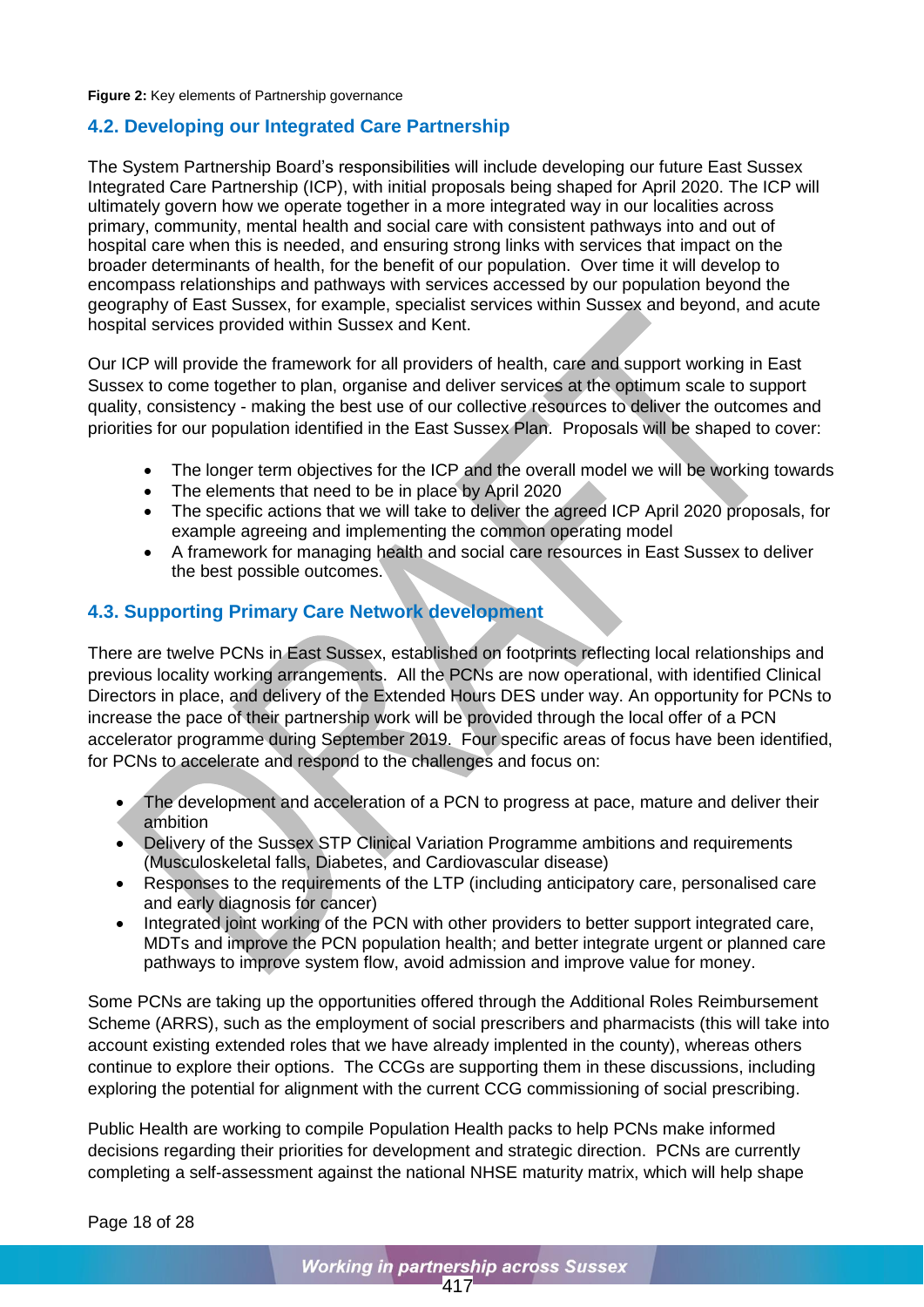their response to the recently published prospectus detailing the national support offer.

The Director of Primary Care meets regularly with each PCN to discuss their plans and how CCGs can support them, and the wider CCG Primary and Community Care team members are being repositioned as more externally focussed in order to directly support PCNs. To share good practice and ensure progress is maintained, monthly CCG / PCN / provider meetings have been established, commencing in October, and quarterly Sussex wide meetings will commence in November with support from the National Association of Primary Care.

There is a place for collective representation of the East Sussex PCNs on the new Health and Social Care System Partnership Board, alongside ESHT, SCFT, SPFT, the East Sussex CCGs, ESCC and wider system partners including the VCS. The SPB will oversee development of our East Sussex Plan and ICP proposals, including the full implentation of our target operating model for community services, once this has been agreed. Arrangements are being put in place for full engagement of PCNs in the development and design of the target community operating model, including ensuring closer system working and integration with mental health services at the community and locality level.

Work is also being taken forward on developing of Local Commissioned Services (LCS) in the context of PCNs and potential alignment across Sussex to include cancer LCS, respiratory / COPD LCSs and Enhanced Care in Care Homes LCS, and diabetes prevention, with consideration of provision on PCN-basis. The Diabetes prevention LCS will support referrals to the National Diabetes Prevention Programme. This will build on the schemes currently in place in East Sussex to ensure alignment.

There have been approaches to trialling and delivering multi-disciplinary working in community and primary care developed through our integrated care programmes to date. For example, SCFT implemented a programme of Multi-Agency Team meetings (MATs) that bring together GP practices and community health, social care and voluntary sector services to address the needs of the most complex and vulnerable patients. The role and remit of MATs is now under review with SCFT and CCG clinical leads, with a view to re-aligning their operation to the new PCN model of working, including further consideration in the context of the work to develop a common operating model.

# <span id="page-21-0"></span>**5. Supporting our system to deliver our plans**

## <span id="page-21-1"></span>**5.1. Our workforce**

### <span id="page-21-2"></span>**5.1.1 Sussex wide developments**

Across the Sussex Health and Care Partnership Human Resources (HR) and Organisational Development (OD) leads work together to coordinate HR, workforce and OD activities across Sussex including design of development opportunities. In practical terms, the workforce and OD priorities for Sussex have been agreed to ensure delivery against the NHS Interim People Plan and organised into five workstreams, including Talent Management and Leadership Development. Each workstream has, or is developing, a set of objectives and is led by a either an HR Director or Chief Nurse or both from within our Sussex system.

One of the underlying themes for several of the workstreams is addressing the skills gap identified following a baseline assessment carried out in the spring, with a particularly focus on nursing vacancy levels.

Page 19 of 28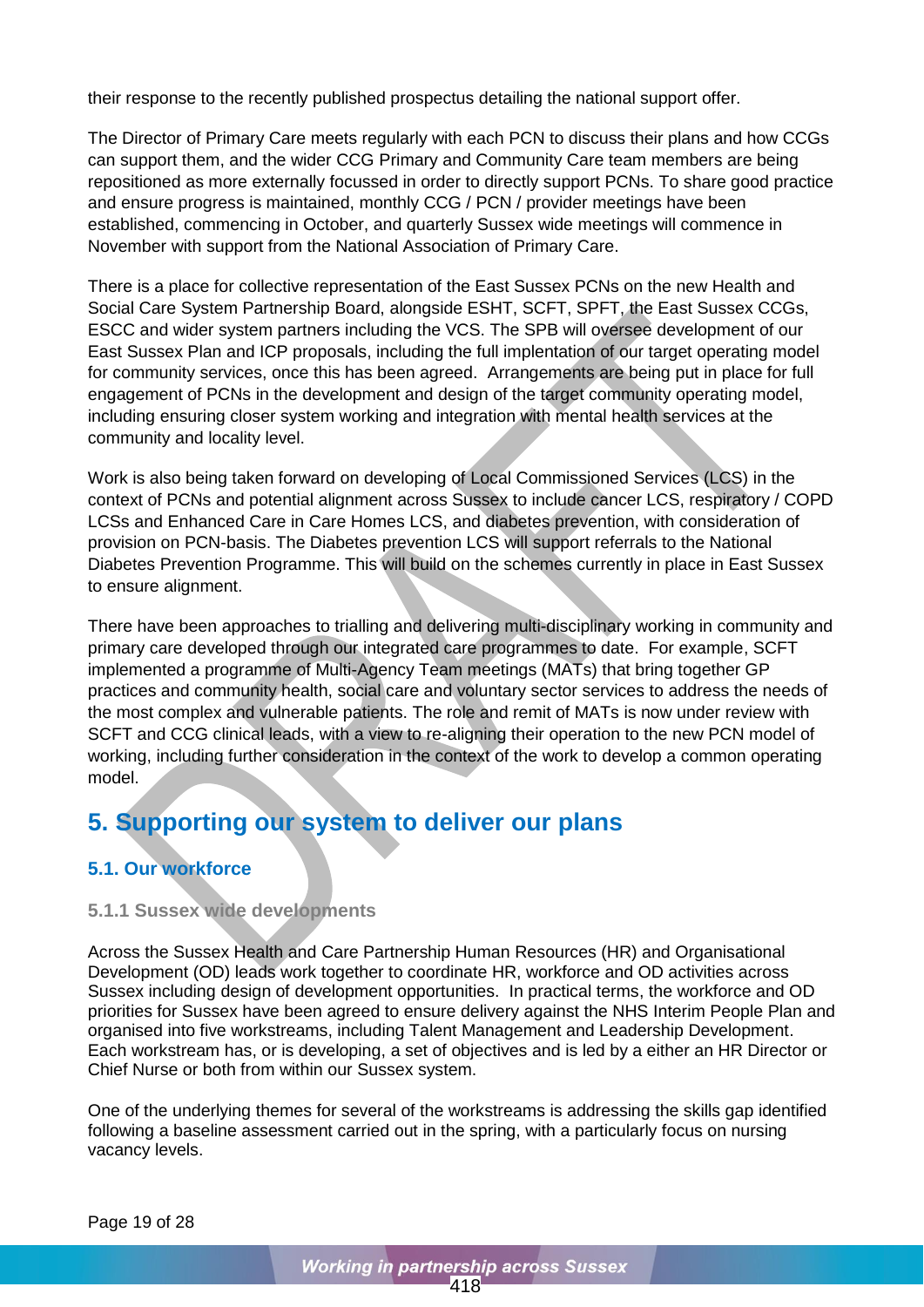For primary care, Health Education England (HEE) has produced a new governance structure and standards for the evolving role of Training Hubs, previously known as Community Education Provider Networks (CEPNs).

Sussex Health and Care Partnership have embraced this new way of working and created a Sussex Training Hub that will provide strategic direction for locality training hubs, such as the East Sussex Training Hub. Investment is being made by HEE to ensure the Sussex Training Hub and the locality Training Hubs have the necessary infrastructure to meet the standards required within the HEE maturity matrix, thereby enabling the training hubs to support the development of Primary Care Networks and their workforce plans. For example, this will include Workforce Planning and Workforce Information resources at Sussex Training Hub level to provide a consistent approach to workforce planning in primary care.

### <span id="page-22-0"></span>**5.1.2. East Sussex draft OD Strategy - our strategic vision**

Within East Sussex we have established an **East Sussex Organisational Development Network** and a Strategic Workforce Group, to develop the relevant initiatives to ensure our East Sussex workforce of the future is well placed to deliver improved health and care for local people.

East Sussex OD leads have developed a deeper understanding of each other's organisations, building an East Sussex OD Network (the Greenhouse Group) and co-producing a draft 'place' People (OD) Strategy. Our workforce is critical to our success both at a macro and a micro level: our staff can make a success of system-wide transformation and are central to the experience of those who use our services. We believe that, underpinned by staff engagement, there are three key themes to empower our people to deliver the best integrated health and care for local people. We need to build:

- An East Sussex Culture
- A Thriving Workforce
- High Performing System Leadership.

All three themes are critical to East Sussex becoming a high performing system. The model below outlines the interdependency of these themes in delivering the system workforce that we need for the future of health and care locally.



Page 20 of 28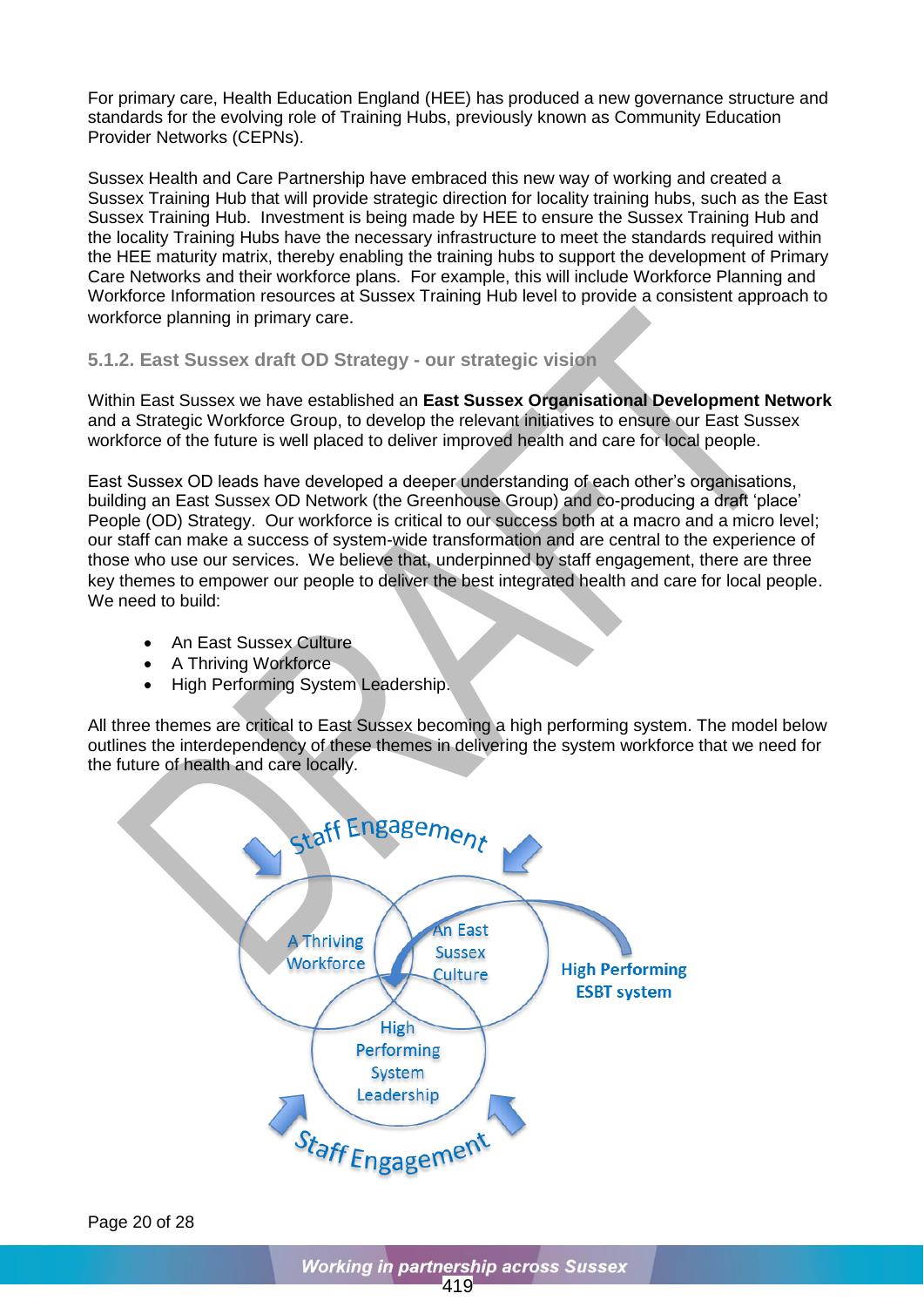### <span id="page-23-0"></span>**5.1.3. Delivering this strategy**

Our East Sussex OD Network will drive the delivery of this strategy supported by the recently trained cohort of 42 OD Practitioners working closely with organisational communications and staff engagement teams. It will be important that this is driven in the context of our local East Sussex work to create an Integrated Care Partnership that is financially sustainable for the future, and also aligns to the Sussex Health and Care Partnership. As such, our clear governance arrangements and senior support for this ambitious strategy are key to its success and delivery.

### <span id="page-23-1"></span>**5.1.4 Translating the strategy into outcomes for local staff and local people**

We anticipate that the key outcomes from the delivery of this strategy, based on local experience, specialist expertise and research will be:

- A clear, understood lived vision
- Shared values and behaviours
- Improved motivation, staff retention, ability to recruit
- A stable, adaptable, creative and innovative workforce
- Happy, healthy and productive staff.

### <span id="page-23-2"></span>**5.1.5. East Sussex Workforce priorities**

We have an established Strategic Workforce Group (SWG) made up of senior workforce and HR professionals representing each of the East Sussex partner organisations. The SWG initially developed a two year workforce strategy in 2016 designed to support the delivery of the workforce needed to achieve the integrated care models within three priority workstreams (Integrated Locality Teams, Urgent Care and Primary Care).

Each year the SWG reviews its strategic priorities to ensure the strategy continues to reflect the East Sussex workforce needs in terms of closer working and the introduction of new care models. This will play a critical part in furthering the integration agenda and the NHS LTP and local ambitions to implement our ICP and a Sussex Integrated Care System.

### *East Sussex Locality Training Hub priorities*

The East Sussex Locality Training Hub works with available funding to deliver workforce training priorities. For example, HEE KSS has previously provided operational plan funding which was combined with GPFV investment by EHS and HR CCGs to implement care navigation in GP practices, bursaries for newly qualified GPs and funding a two year GP Fellowship programme.

The East Sussex Locality Training Hub will use funding made available through CCGs, NHSE HEE KSS and the SHACP to support the following identified priorities to help address the workforce issues within primary care:

- GP Retention schemes funded via NHSE and the SHACP
- Creation of Educational Incentive scheme/hubs to increase training within GP practices where this is currently lacking
- Support to Primary Care Networks with developing workforce plans (as per the NHS LTP)
- Continued support to practices introducing care navigation.
- Support Social prescribing implementation and ensuring it complements care navigation
- Creation of GP Fellowships (e.g. Digital Fellowship) to improve retention of newly qualified GPs and broaden experience
- Creation of an East Sussex Academy as part of long term recruitment plans.

Page 21 of 28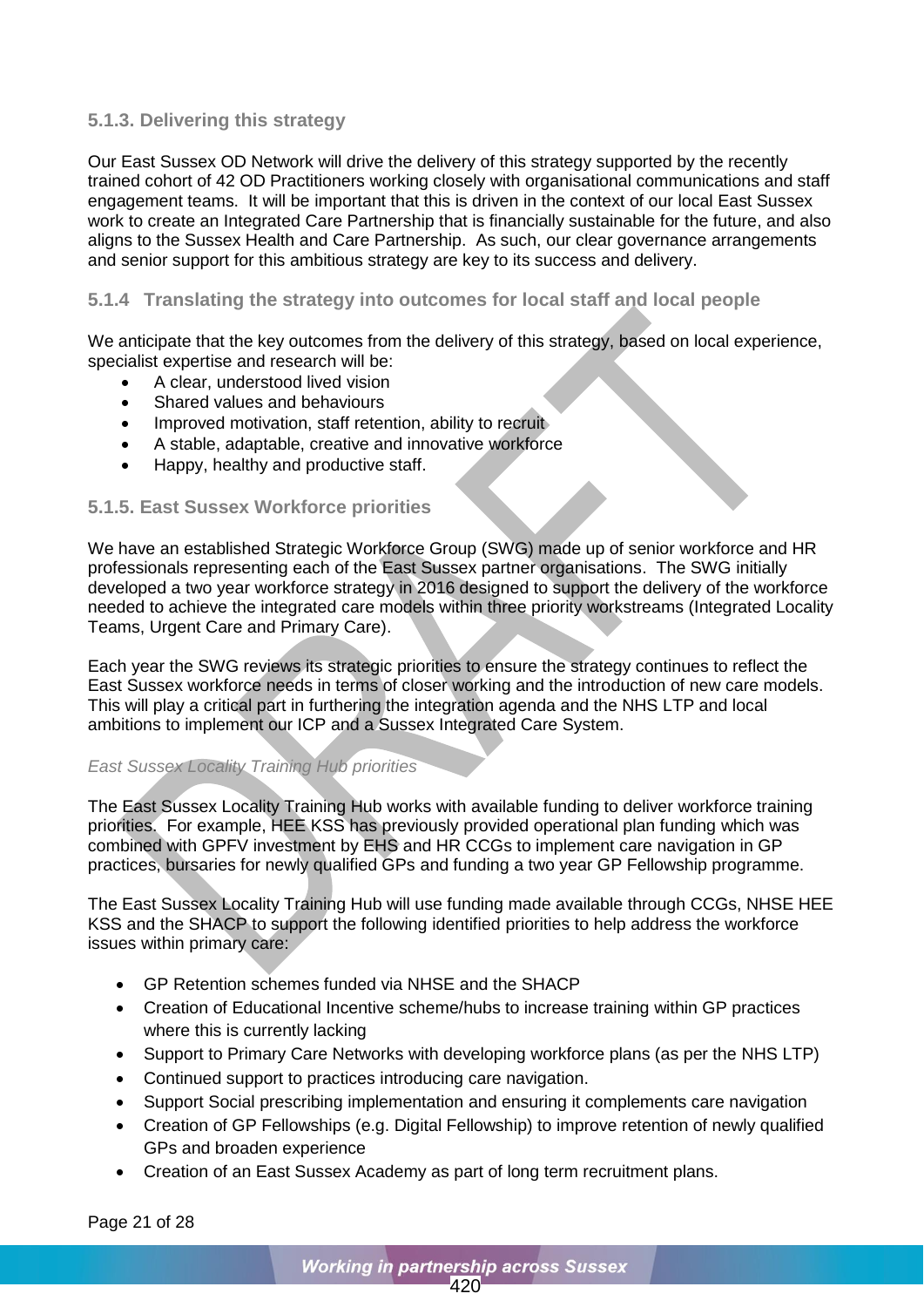#### *Priorities to support local transformation*

Overall the East Sussex workforce priorities for 2019/20 to help deliver our East Sussex integration and transformation plans have been agreed as follows:

- Support to delivering the Sussex workforce priorities, ensuring East Sussex representation on each of the five Sussex workforce workstreams
- Identify opportunities for working collaboratively in terms of introducing new, blended, and/or enhanced roles to address the skills gap within East Sussex. This covers the potential workforce development needed to support transformation of integrated community and out of hospital care, urgent care, planned care and primary care, as well as the approach to the comprehensive model of personalised care
- Design and delivery of East Sussex OD plan (as described above).

### <span id="page-24-0"></span>**5.2 Digital requirements**

The East Sussex Health and Social Care system is delivering on a long term digital strategy to support the care we give our people in line with the NHS Long Term Plan. Over the next five years we will continue to work closely with our partners across Sussex within the Sussex Health and Care Partnership to deliver on the following themes of the Locally Held Care Record (LHCR), remote care and the wider digital strategy:

- **Our Connected Care** giving the practitioners who care for me the information they need from all the settings in which I receive care; ensuring that I only have to tell my story once; and that my journey through the health and care system is supported by clear messaging from one setting to another about my needs
- **Transforming Outpatients -** patients 'not having to attend outpatients unless they are required to do so', by deploying remote care alternatives to traditional outpatient appointments.
- **Our Personalised Health** giving me access to, and control over, my own information. This means I will have greater agency in my care, allowing me to better understand my ability to take an active role in my wellbeing. It will allow me to communicate my needs more effectively and in better time with the right care professionals allowing them to deliver their role more effectively. A citizen portal is also being developed within the cancer space. A Personal Health Record (PHR) uses a shared record approach which enables a citizen through a single online identity, to access their health record. Within Sussex there is an ambition for all citizens to have access to their Personal Health Record and the Patient Knows Best solution has been procured to support citizens with multiple co-morbidities. A personalised approach to care that promotes patient empowerment in their health care is a key priority for the Surrey and Sussex Cancer Alliance.
- **Our Population Insight** allowing our health and care system to have a better sense of itself; a better sense of what care is being delivered within a complex integrated network of health and care providers working as partners to serve 1.8 million people across Sussex; and through the evidence an integrated longitudinal health record for everyone will allows us to obtain, improve the outcomes we deliver through the services we provide

As we deliver the LHCR across the next five years we will also support our health and social care workforce to benefit from a more integrated digital environment, including innovations in practice based on digital opportunities.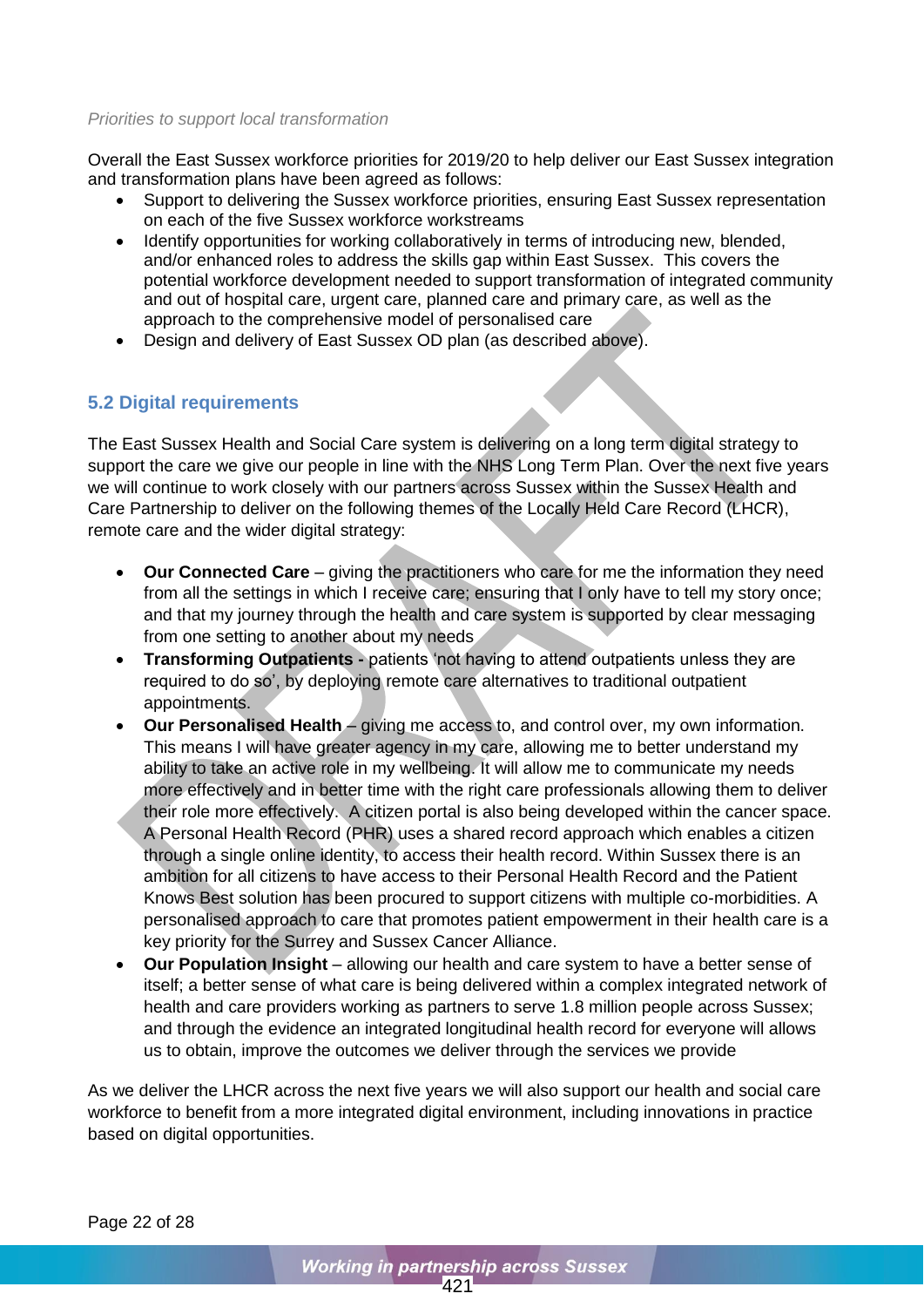| <b>LTP</b>                                        | <b>Priority</b>                                                                                                                                | <b>Themes</b>                                                                          | <b>East Sussex initiatives</b>                                                                                                                                                                                                                                                                                                                                                                                                                                          |
|---------------------------------------------------|------------------------------------------------------------------------------------------------------------------------------------------------|----------------------------------------------------------------------------------------|-------------------------------------------------------------------------------------------------------------------------------------------------------------------------------------------------------------------------------------------------------------------------------------------------------------------------------------------------------------------------------------------------------------------------------------------------------------------------|
| Empowering<br>people                              | Access to manage<br>care<br>Long term<br>conditions -                                                                                          | Our<br>Personalised<br>Health                                                          | PHR in Cancer, Diabetes and<br>beyond Online consultations<br>Portals in social care                                                                                                                                                                                                                                                                                                                                                                                    |
|                                                   | telehealth and<br>devices                                                                                                                      |                                                                                        | Improve digital inclusion in our<br>population                                                                                                                                                                                                                                                                                                                                                                                                                          |
|                                                   | Patients hold their<br>care plan                                                                                                               |                                                                                        | Rationalisation of local service<br>directories across CCG and<br>Social care                                                                                                                                                                                                                                                                                                                                                                                           |
|                                                   |                                                                                                                                                |                                                                                        | Integrating with the NHS App                                                                                                                                                                                                                                                                                                                                                                                                                                            |
|                                                   |                                                                                                                                                |                                                                                        | ESCC is leading work on<br><b>TELECARE</b> establishing the<br>integrated community diabetes<br>care service which is<br>underpinned by data between<br>GPs and the community.                                                                                                                                                                                                                                                                                          |
| Supporting<br>health and<br>care<br>professionals | More satisfying<br>$\bullet$<br>place to work $\overline{z}$<br>more effective<br>tools<br>Increasing pace to<br>out of hospital<br>based care | <b>Our Direct</b><br>Care                                                              | <b>Integrated Care Record allowing</b><br>professional a better view of the<br>person they are caring for<br>Supporting teams integrated<br>across health and social care to<br>better work together<br><b>Smarter Working and Agile</b><br>Practitioner - how technology<br>can be harnessed to support<br>more flexible and effective<br>working practices<br>GP digital fellow - to work with<br>the system to support the move<br>to a digital first model and grow |
|                                                   |                                                                                                                                                |                                                                                        | a clinical digital lead network<br>(reference CPILF)                                                                                                                                                                                                                                                                                                                                                                                                                    |
| Supporting<br>clinical care                       | <b>Technologies</b><br>enabling pathway<br>re-design<br>Co-production<br>between patients,<br>clinicians and<br>carers                         | <b>Our Direct</b><br>Care, Our<br>Personalised<br>Health, Our<br>Population<br>Insight | Work with the developing LHCR<br>to provide a new set of<br>standards practitioners and<br>service leaders can depend on<br>to design new pathways, and<br>helping to deliver a workforce<br>that understands how digital can<br>transform the way we deliver<br>care.                                                                                                                                                                                                  |
|                                                   |                                                                                                                                                |                                                                                        | Integrating use of digital across<br>services, removing barriers to<br>sharing care information<br>between providers, and between<br>our population and the<br>practitioners delivering there                                                                                                                                                                                                                                                                           |

Page 23 of 28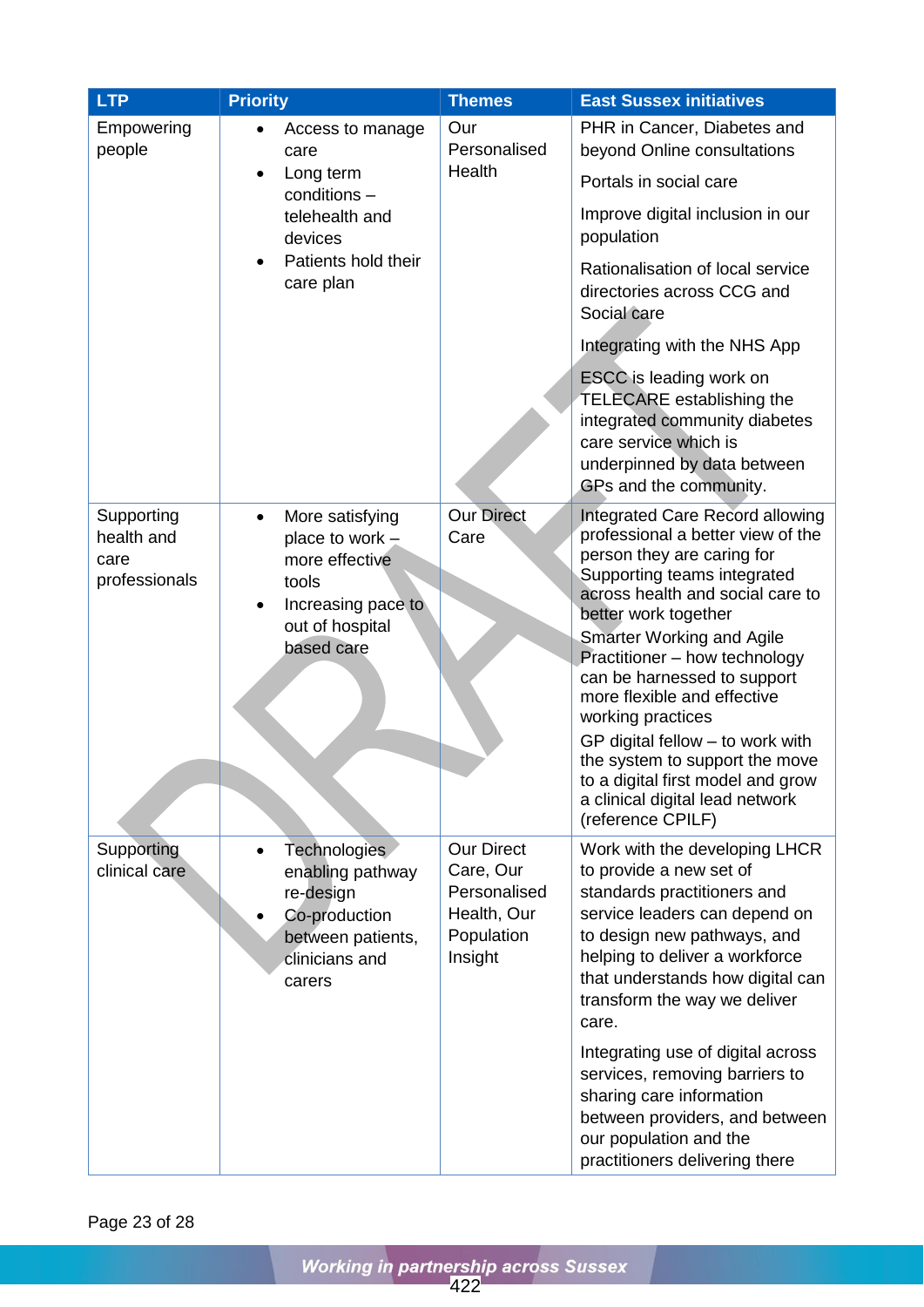| <b>LTP</b>                                        | <b>Priority</b>                                                                                               | <b>Themes</b>                    | <b>East Sussex initiatives</b>                                                                                                                                                                                                                                                                                                                                                                                   |
|---------------------------------------------------|---------------------------------------------------------------------------------------------------------------|----------------------------------|------------------------------------------------------------------------------------------------------------------------------------------------------------------------------------------------------------------------------------------------------------------------------------------------------------------------------------------------------------------------------------------------------------------|
|                                                   |                                                                                                               |                                  | care, allowing co-production of<br>pathways and people to manage<br>their care. Out of work with the<br>Information Sharing Gateway to<br>provide the governance to<br>support increased sharing and<br>the ES Integrated Care Record<br>and prototype LHCR<br>Orchestration Layer to provide<br>the technology.<br>Digital work stream to support<br>both outpatient and emergency<br>department transformation |
| Improving<br>population<br>health                 | Population insight<br>to understand<br>greatest health<br>Provide evidence<br>to improve the way<br>we change | <b>Our Population</b><br>Insight | East Sussex is an early adopter<br>of the Sussex Integrated<br>Dataset to support the<br>transformation in social care and<br>community health into integrated<br>working by providing the<br>evidence for the benefit of<br>change                                                                                                                                                                              |
| Improving<br>clinical<br>efficiency and<br>safety | Improving ways of<br>working between<br>practitioners, to<br>allow more<br>effective integrated<br>working    | <b>Out Direct</b><br>Care        | Integrated Care Record and<br><b>Information Sharing Gateway</b>                                                                                                                                                                                                                                                                                                                                                 |

Our key NHS healthcare providers will also be working to deliver increased digital capability, in line with the national and regional programmes to ensure that services are digitally enabled. Our providers will agree a trajectory for improvement over the next five years, with associated investment, to build capabilities in key areas, including cybersecurity.

# <span id="page-26-0"></span>**5.3 Estates requirements**

## <span id="page-26-1"></span>**5.3.1. Primary Care premises**

The delivery of improved GP premises is one cornerstone of the delivery of our LTP commitments, and specifically the future role of primary care and its transformation in relation to the GP Forward View and the Primary Care Networks. The provision of primary care premises that are appropriate, modern and fit for purpose and flexible enough to support the delivery of our plan is therefore key.

The CCGs are continuing their programme of upgrading practice premises in a very challenging financial climate.

## <span id="page-26-2"></span>**5.3.2. Premises Development**

Across our CCG footprints we continue to have a number of primary care estate challenges which are exacerbated by ongoing local population growth. These include the size of the premises in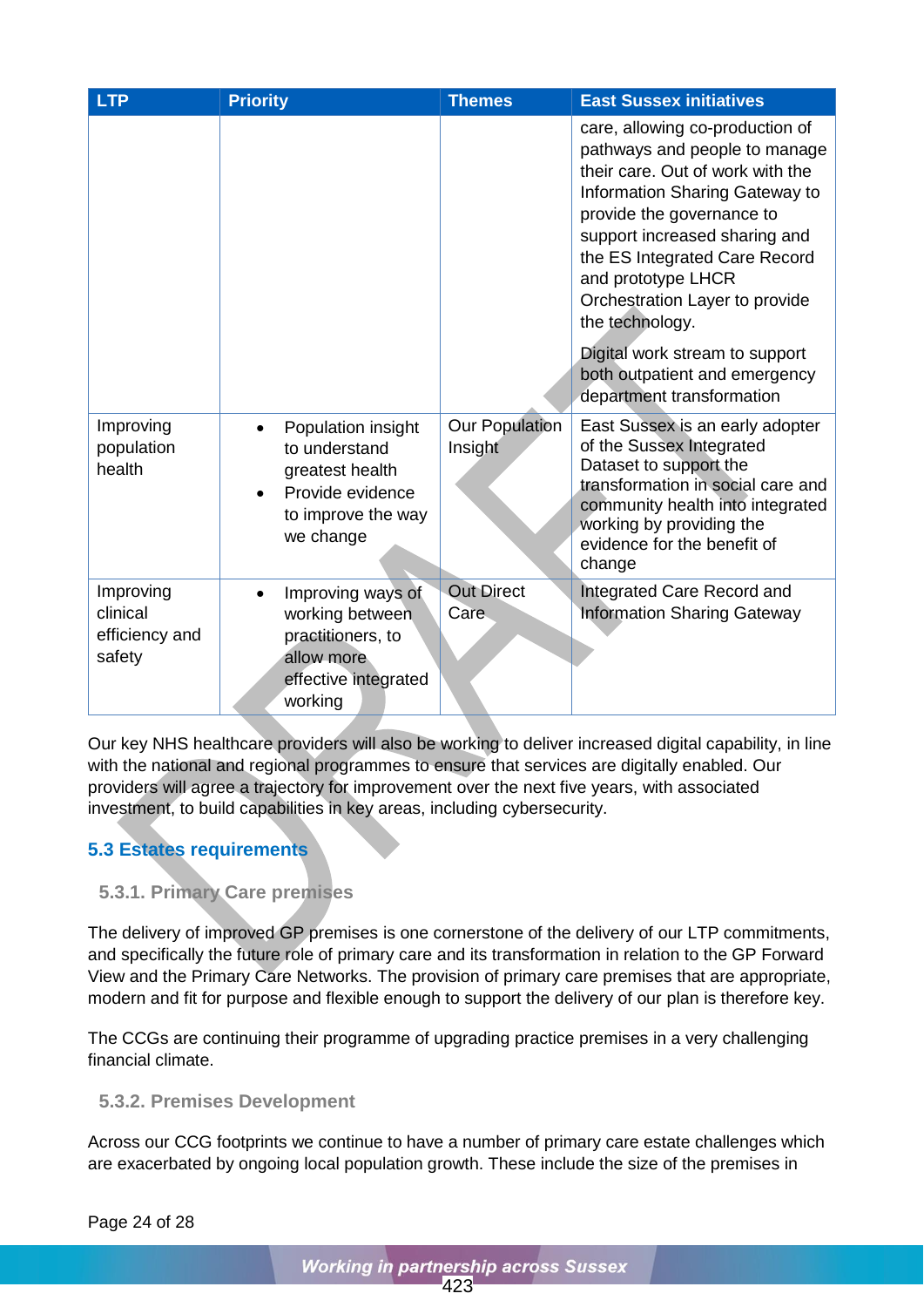relation to the registered population and the layout and the condition of the buildings, all of which can seriously impact on care delivery in various ways.

The CCGs have therefore been working with their GP membership to assess the suitability of our primary care estate across our footprint. We have undertaken a prioritisation process, to enable us to see which practice developments should be regarded as most urgent and/or important. This has taken account of:

- Available square meterage Net Internal Area (NIA) per 1,000 registered patients
- Known planned housing developments in the area
- Practice-specific issues, such as suitability of facilities, expiry of leases/planning permission
- Any CQC-related issues.

As part of our whole systems approach to locality development for health and social care services and our drive to achieve integrated working, consideration for any new development has also been given to:

- Ensuring practices have the ability to provide access to the full range of locally commissioned services (LCSs) for their patients
- Ensuring there are no estates barriers to the co-ordination of Extended Hours across practices
- Sharing front of house and back office facilities, clinical and non-clinical staff, where this is practical to avoid duplication and achieve economies of scale
- Ensuring estates considerations are no barrier to practices' key role in teaching and training
- Devising flexible approaches and using opportunities afforded by new digital initiatives.

These criteria have being used to prioritise outline proposals from practices for estates developments from a commissioning point of view.

The actual order in which proposals are being developed and presented is dependent on a number of factors, including the urgency with which the partnerships pursue the projects, the congruency of views between possible project partners, the ability to formulate an agreed potential outcome, and also the availability of developable sites and the ability to develop the proposal to financially stay within the framework as set out by the GP Premises Cost Directions.

# <span id="page-27-0"></span>**5.3.4. Development Status**

The CCGs are taking forward a significant number of primary care developments simultaneously to ensure that practices and now Primary Care Networks have the capacity and are well placed to deliver the additional services required going forward, including additional PCN services, integrated community hubs, new digitally enabled ways of working and increasing outreach services from secondary care.

In EHS and HR CCGs there are currently eleven new build developments underway or in planning and two significant extensions. This will give each of our eight Primary Care Networks at least one new facility or significant expansion capacity for service developments including those provided under the DES and those provided within the Integrated Hub model.

In order to support the delivery of better quality services and more efficient outcomes, there are 13 active primary care premises developments across EHS and HR. The CCGs plans reflect the need to improve primary care estate and the financial implications of this are scheduled within the five year financial recovery plan.

Page 25 of 28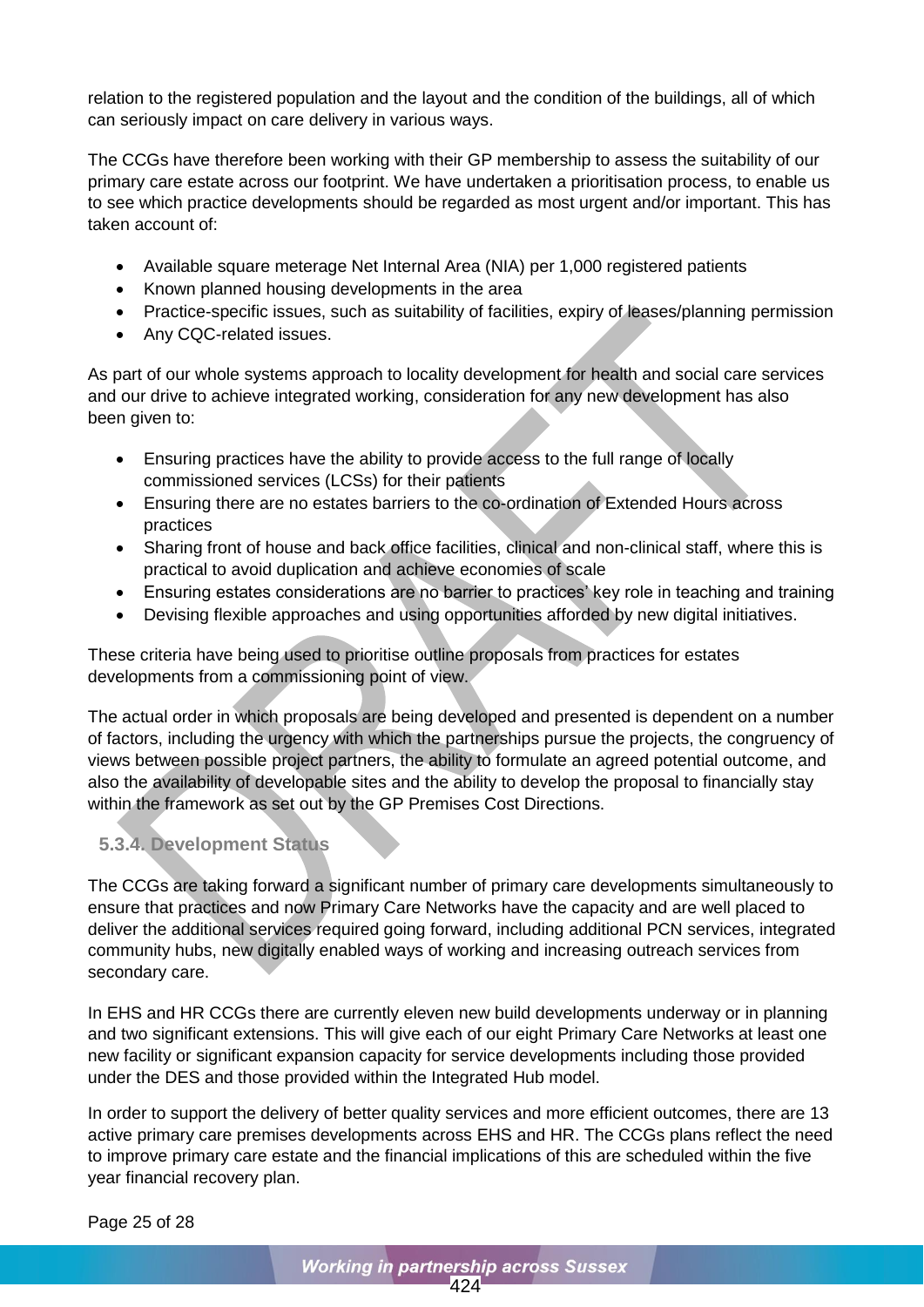HWLH CCG currently has one new development underway, which will provide not only a new primary care surgery for the three practices in Lewes, but will also enable integration with other health and social care providers and community and voluntary services.

| <b>Status</b>     | <b>EHS CCG</b> | <b>HR CCG</b> | <b>HWLH CCG</b> |
|-------------------|----------------|---------------|-----------------|
| Project commenced |                |               |                 |
| Approved          |                |               |                 |
| OBC               |                |               |                 |
| Total             |                |               |                 |

### <span id="page-28-0"></span>**5.3.5. Acute and community estate**

We are developing an ambitious programme to address particular areas of concern around ESHT and SCFT and the level of investment required to address the estates maintenance backlog, medical equipment and IT challenges. For ESHT, estate will be addressed through a combination of ESHT resources e.g. depreciation and external bids, PDC, loans etc. ESHT has recently received approval for a loan of £13.86m to address the fire compartmentation issues at Eastbourne DGH. Delivering our urgent care programme will require significant investment at the 'front door' of our main emergency departments, alongside the development of Urgent Treatment Centres. This sits alongside significant investment within the hospitals on backlog maintenance and infrastructure, medical equipment and digital capability. Working with and through the SHACP Digital and Estates groups, these plans will continue to be refined and developed over the coming months. Capital schemes to improve clinical outcomes at the "front door" include the development of Single Assessment Unit/UTC at Conquest Hospital (£6.28m) and the development of the UTC at Eastbourne DGH (£3.78m). This is however, wider investment around the front door and does not preclude delivery of the UTC model by December 2019.

Through the development of the SHACP Estates Strategy we are working with colleagues on developing capital bids for the Single Assessment Unit/UTC at Conquest Hospital, UTC at Eastbourne DGH, Cardiac Catheter lab provision, Ophthalmology service modernisation/relocation, Day case unit at EDGH, Non-clinical space rationalisation, Medical Day case unit and Maternity.

SCFT is the main provider of adult community health services in High Weald Lewes and Havens and occupies three community hospitals within the area; Lewes Victoria Hospital, Crowborough Hospital and Uckfield Hospital. NHS Property Services own these buildings and SCFT deliver the services. SCFT has been working with commissioners, GPs and NHS Property Services to develop proposals for an Urgent Teatement Centre at Lewes Victoria Hospital, enabling an enhanced offer for local people in line with our Integrated Urgent Care strategy. There is currently a Minor Injuries Unit at this hospital site and a plan agreed for a brief closure of this service, with interim arrangements to be put in place whilst the redevelopment work takes place in readiness for the UTC to open in Spring 2020. SCFT will work with local GPs using an innovative clinical model to deliver the national standards for UTCs.

The Integrated Primary Urgent Care provision is also being reviewed across High Weald Lewes Havens, and having finalised the plans for the Lewes UTC, the CCG is now exploring options for expanding the offer at Uckfield and Crowborough MIUs with SCFT and other providers, including HERE (who have the contract for Improved Access), IC24, and the recently formed Primary Care Networks.

Page 26 of 28